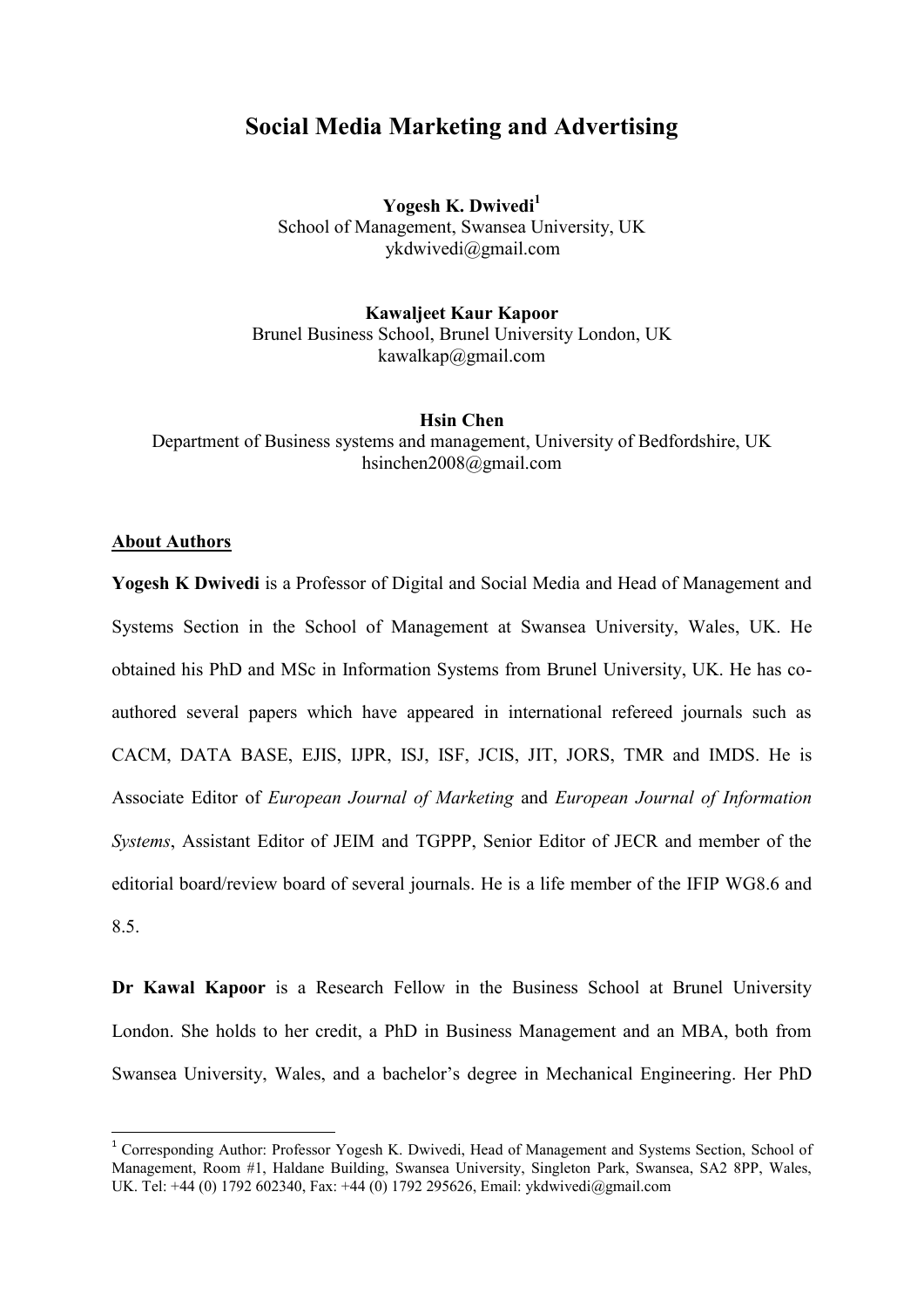research was on the subject of diffusion of innovations. She has first/co-authored many publications for international refereed journals as ISM, ISF, TMR, and others. She also has three years of industry experience from working as a software engineer at Accenture services, India.

**Dr Hsin Chen** is a lecturer of Web analytics in the Department of Business Systems and Management at University of Bedfordshire, UK. She obtained her PhD in Information Systems from Brunel University, UK and MSc in Information Systems and Technology from City University, UK. She has co-authored several papers which have appeared in international referred journals and member of the editorial board/review board of several journals. She is also a SAP certified associate.

# **Abstract**

Social media has recently gained tremendous fame as a highly impactful channel of communication in these modern times of digitized living. It has been put on a pedestal across varied streams for facilitating participatory interaction amongst businesses, groups, societies, organizations, consumers, communities, forums, and the like. This subject has received increased attention in the literature with many of its practical applications including social media marketing (SMM) being elaborated, analysed, and recorded by many studies. This study is aimed at collating the existing research on SMM to present a review of seventy one articles that will bring together the many facets of this rapidly blooming media marketing form. The surfacing limitations in the literature on social media have also been identified and potential research directions have been offered.

**Keywords** Social media, social media advertising, social media marketing, SMM, literature review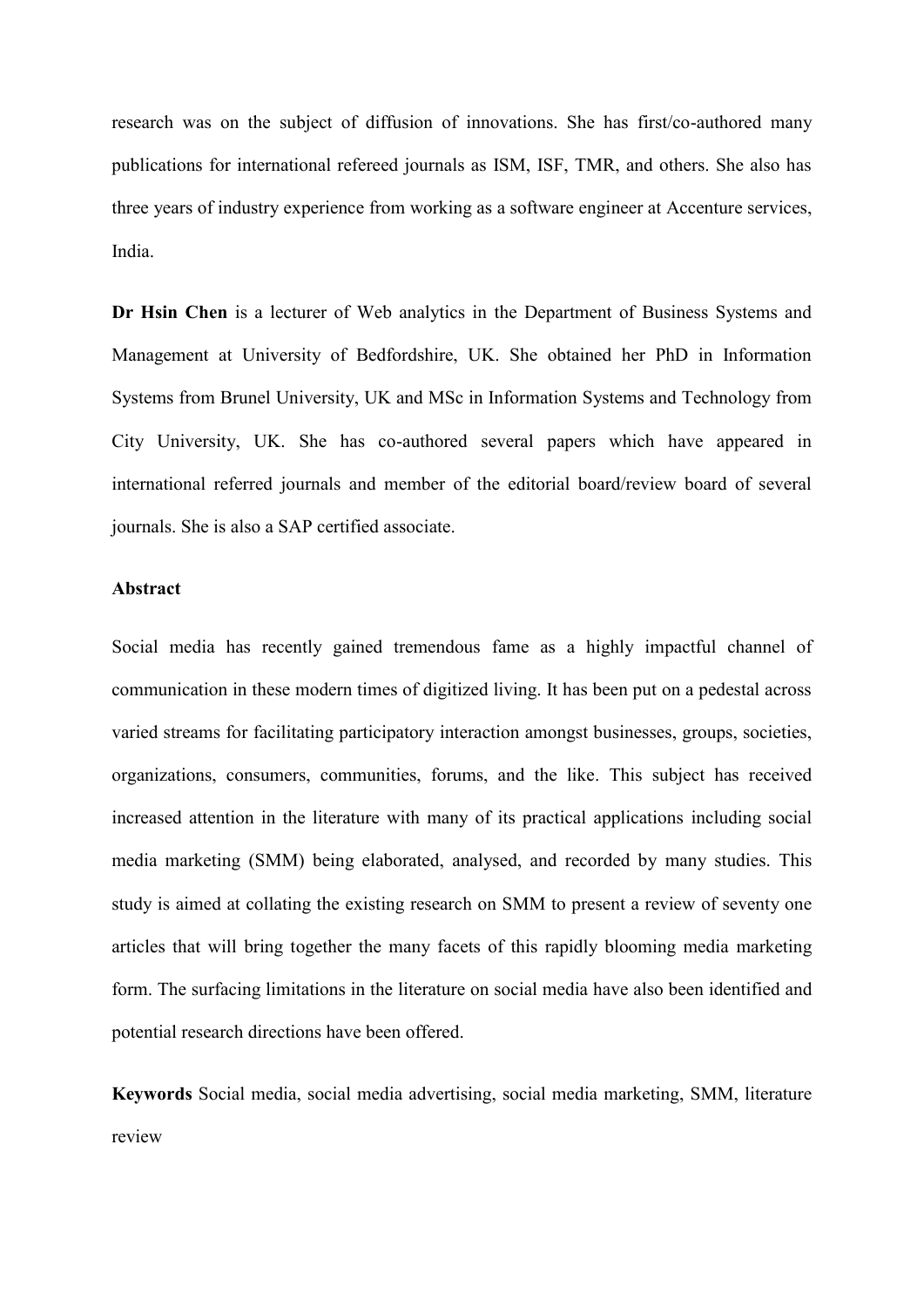## **1. Introduction**

Over recent years, social media has grown to gain recognition as a pronounced and paramount marketing factor guiding the success of a product/service/business (Hawkins and Vel, 2013). Durkin (2013) claims that people in the early 1990s had begun forming opinions that the internet would become the next futuristic tool of relationship marketing. When referring to social media, three aspects often come to mind, the web 2.0, websites that facilitate networking and marketing (Gurney et al., 2004; Vila & Kuster, 2004), and the huge load of information propagation (Willi et al., 2013). Tabloids on the formation of the phrase 'social media' suggest names such as Tina Sharkey (Babycentre.com, CEO), Ted Leonsis (Entrepreneur, Ex AOL Exec), Steve Case (Founder, AOL), Darrell Berry (Writer/Researcher), and Chris Shipley (Cofounder, Guidewire Group), as claiming to have been the first people to have used the aforementioned phrase. Reinhard et al (2012) and Weber (2007) support claims that put Chris Shipley in the limelight for having used the phrase *social media* for the first time. All these claims travel back to the first usage of this in the early 1990s.

Most people regard social media as a mere platform available for sharing their daily updates and pictures on social networking sites as Facebook and Twitter (Papasolomou and Melanthiou, 2012). In a more informed light, social media has proved itself to be a low cost information exchange platform available for one and all, be it consumers, businesses, organizations, governments, or any other entity, to learn, educate, share, build, market, advertise, and improvise on the central idea being circulated. Since recently *Social Media Marketing* (SMM) has branched out of social media to become tech strategists' highly favoured platform for marketing purposes over conventional marketing. The electronic word of mouth forms the basis of this form of marketing. Weinberg (2009) defines SMM as an integrative process aimed at promoting goods and services over platforms of social media,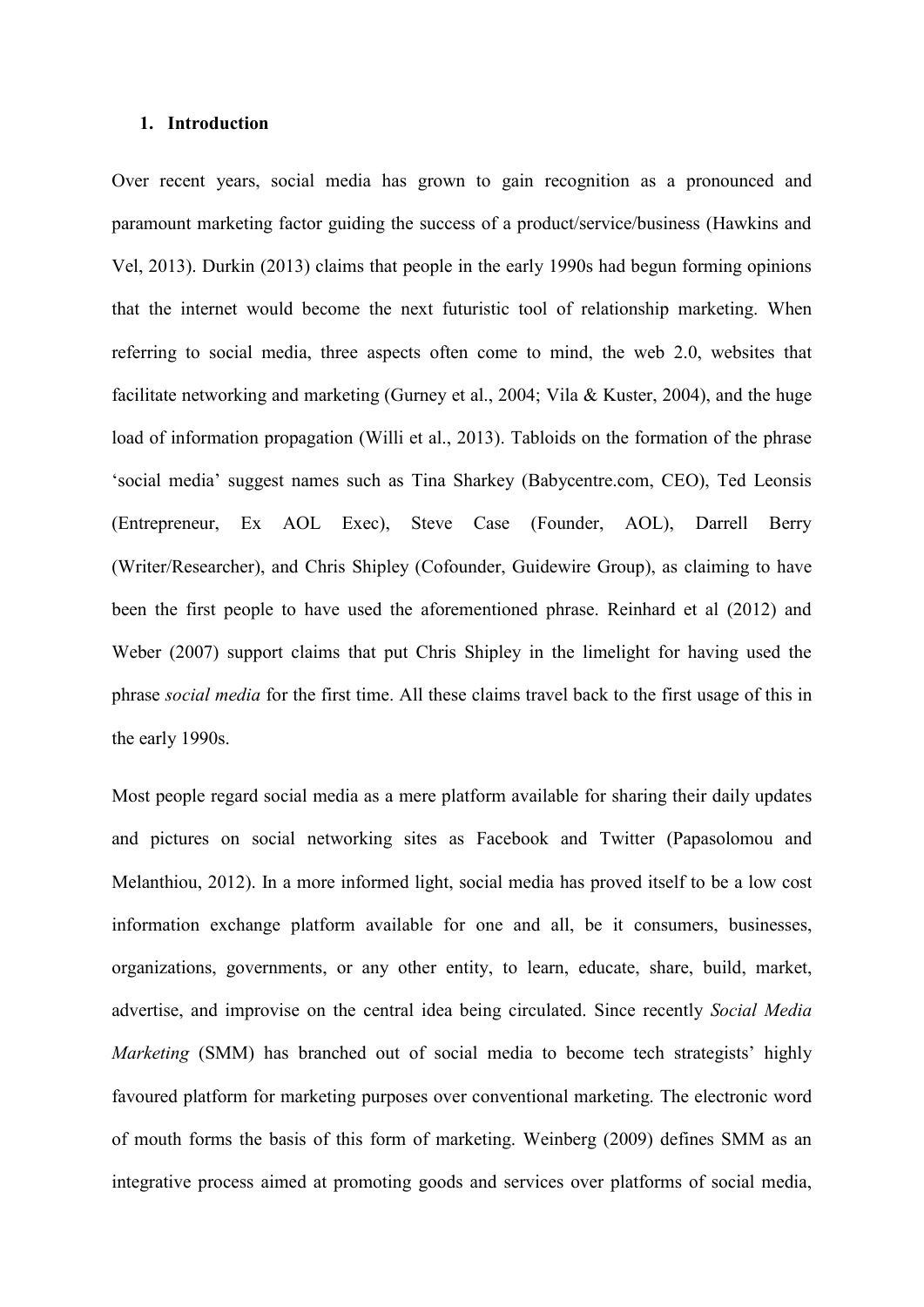which has the potential to target a far wider consumer base in comparison to the traditional forms of marketing.

There is huge body of literature emerging on SMM, which is widely scattered across various categories. Being a fairly recent branch of literature, it lacks the deserved synthesis, and thus, this paper is aimed at collating the diverse extant literature on SMM to synthesize and present succinct understandings into the dynamics of social media marketing. The remaining part of this paper has been structured as follows – the paper will begin with defining SMM followed by synthesizing the literature available on SMM. The section after, will briefly discuss the synthesized literature and collate research directions for the future. The last section will bring out the key conclusions and list out the limitations in this body of literature, if any.

## **2. Defining Social Media Marketing**

The literature showcases the different emerging definitions for social media marketing (SMM). According to Pentina and Koh (2012), SMM triggers viral communications amongst consumers across online communities, brand and fan pages, and promotion-related content generated by the companies/organizations on popular networking sites such as Twitter, Facebook, and many others. Jara et al (2014) define SMM as a new generation marketing tool encouraging higher attention and participation from the consumers through the use of social networks. Kim and Ko (2012) describe SMM as an empathy driven communication for young consumers with efforts also being targeted at consumers belonging to higher age bands. Richter and Schafermeyer (2011), on the other hand, regard SMM as a marketing strategy engaging with social platforms to facilitate a two way communication with the consumers. In amalgamating understandings from the available literature (Jara et al., 2014; Kim and Ko, 2012; Pentina and Koh, 2012; Richter and Schafermeyer, 2011), SMM can rather be defined as *a dialogue often triggered by consumers/audiences, or a business/product/service that*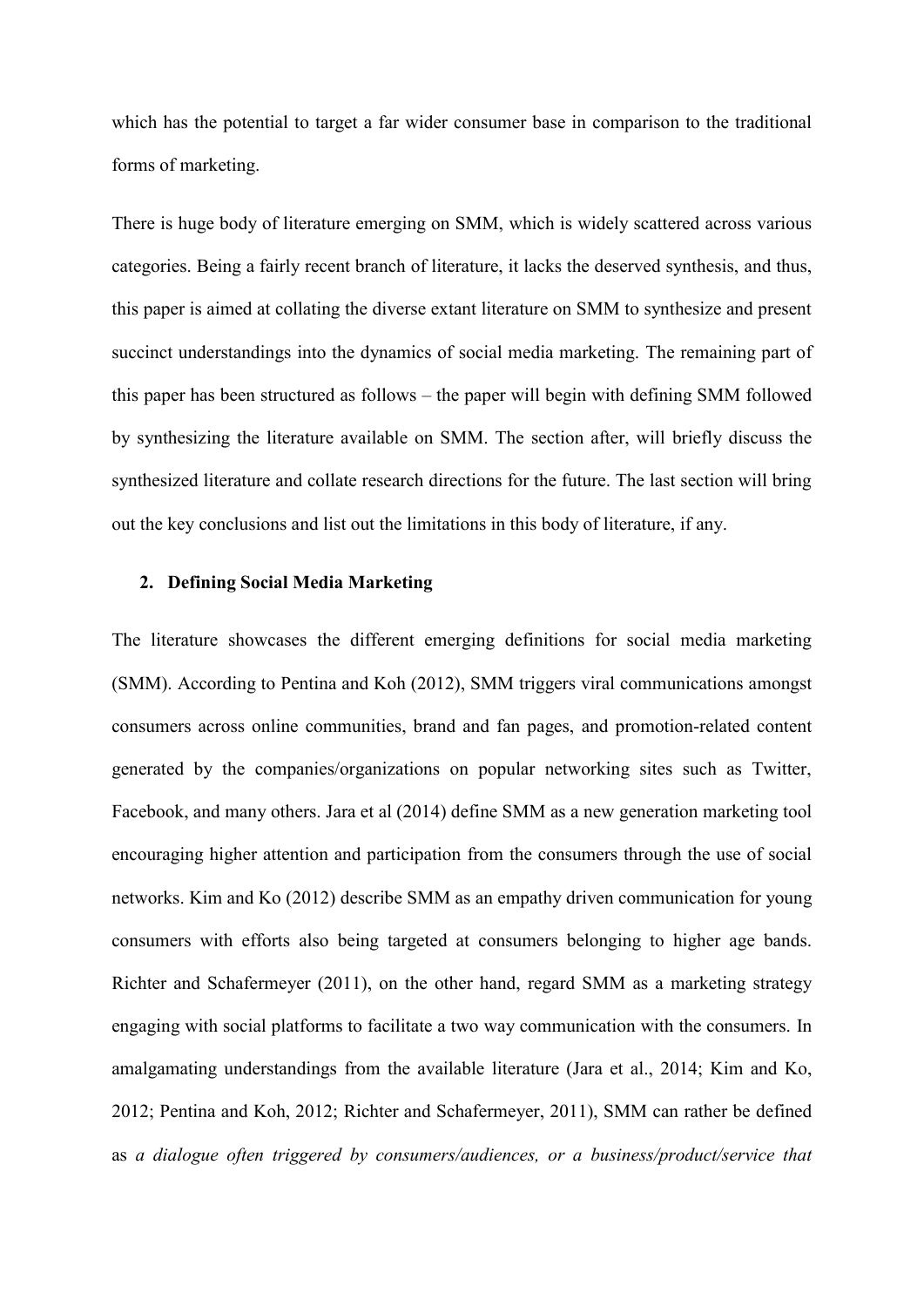*travels in a circle amongst the stated parties to set in motion revealing communications on some promotional information, or to learn from one another's use experiences, eventually benefitting either or all of the involved parties*.

## **3. Synthesizing Literature on Social Media Marketing**

As mentioned in section 1, the literature on SMM is vast. To synthesize this literature, it was essential to gain access to the relevant publications. The search engine, *Scopus* was used for extracting publications using either *social media marketing* or *social media advertising* as the two keywords to be present in the title of those publications. The keyword search for the relevant literature on social media marketing fetched seventy one studies, altogether. These studies were grouped under 11 different categories on the basis of the area in which SMM was being explored. These categories were – healthcare and wellbeing, analytics and sentiment analysis, finances, advertising, education, small and medium enterprises (SMEs), brand fans and followers, banking, general marketing, music industry, and mobile marketing. These 71 retrieved articles will be individually discussed for their key issues across the eleven subsections within this section.

# *3.1 SMM in Healthcare and Wellbeing*

There were nine studies mainly investing efforts in evaluating the role of SMM in the healthcare and wellbeing industry. Thackeray et al (2008) in their study suggest that SMM will allow the health practitioners to establish a direct relationship with their clients, and such health promotion planners need to put their creative best forward to integrate SMM within their strategies to make full use of its potentials in marketing their products. Taubenheim et al (2008) run a pilot project to redirect traffic to webpage dedicated to a health awareness campaign on heart disease for women. They report that their SMM advertising turned out to be cost efficient and helped create a viral impact in promoting *the heart truth* message to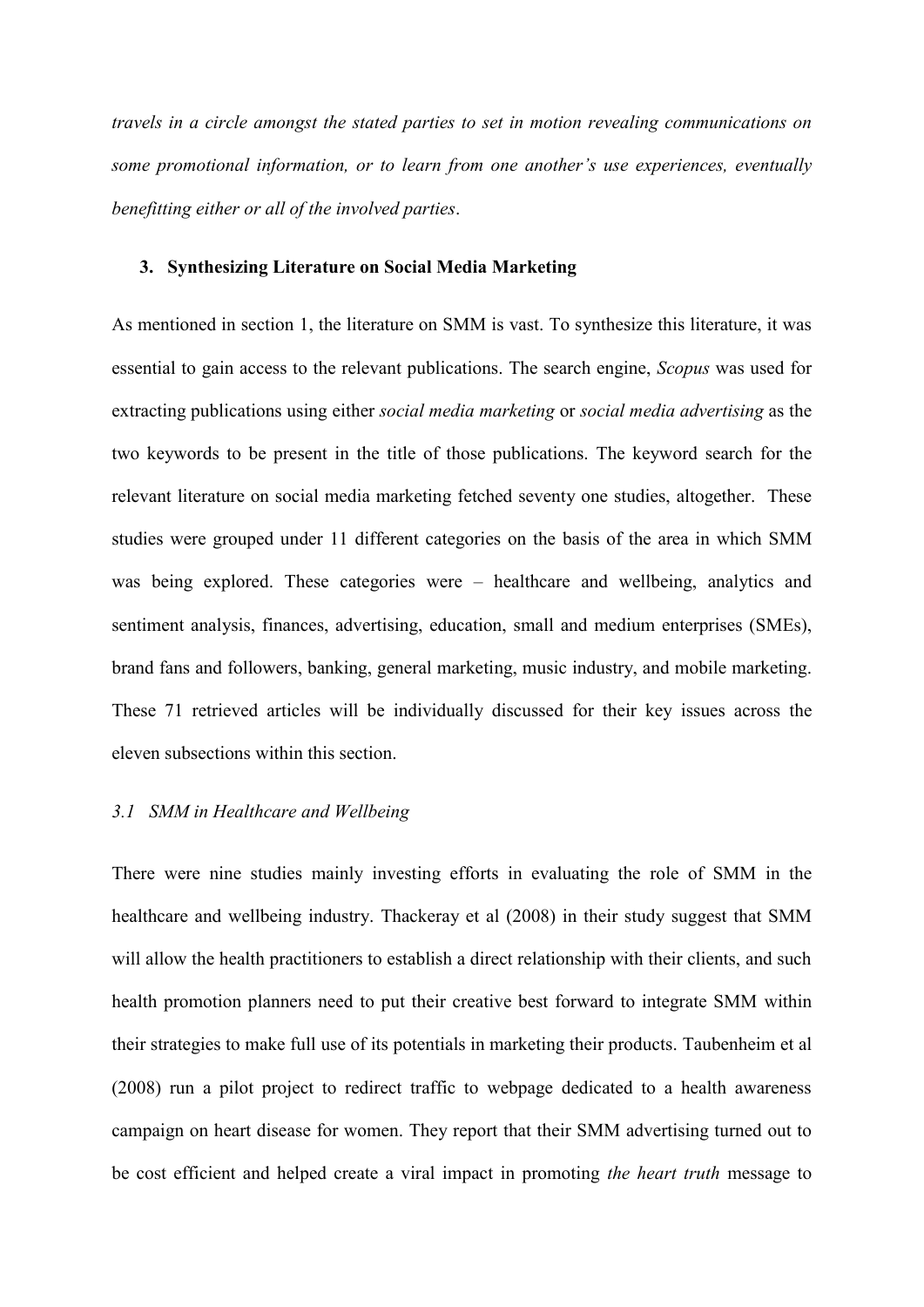reach out to a wide base of women, ultimately showing a drop in the death rate of women from heart diseases in 2008 (which is the year when SMM employed the heart truth team) in comparison to 2002 (which is the year when the hearth truth team came into being). Clergy (2012) promote the use of SMM by medical practitioners to help them attract new patients. They present SMM as a highly impactful networking tool to make a practice visible in a network for encouraging and propagating referrals through known and trusted people to ensure effective message communication.

Frandsen et al (2013) investigated the viability of employing social media for appointing a community sample of smokers for participating in clinical trials. They used both traditional media (flyers, newspapers) and social media (Facebook) to recruit treatment seeking smokers. The participant-samples were compared for their demographics, smoking characteristics, and associated costs; they concluded that both forms of media fared equally well, with a special mention on social media being more advantageous than the traditional forms of recruitment. Gupta et al (2013) in reviewing the literature on SMM in healthcare mention that fewer studies explored the role of this media form in healthcare. They recognize social media to be a boon when it comes to communicating issues related to public health in general and in times of crisis, and declare it to be the most fitting option for making the general public literate and aware of health related concerns.

A 2013 report by Dr. Williams presses on the topic of behavioral marketing, whereby a critical need for preventing social media from directly marketing unhealthy foods to adolescents is expressed. The study instead proposes a rightful and conscious use of social media, whereby measures should be put in place to promote healthier eating habits especially amongst the youth (Williams, 2013). Moving onto the wellbeing part, Orsini (2010) looks at SMM in homecare. Whilst many other studies raise the point that one of the problems with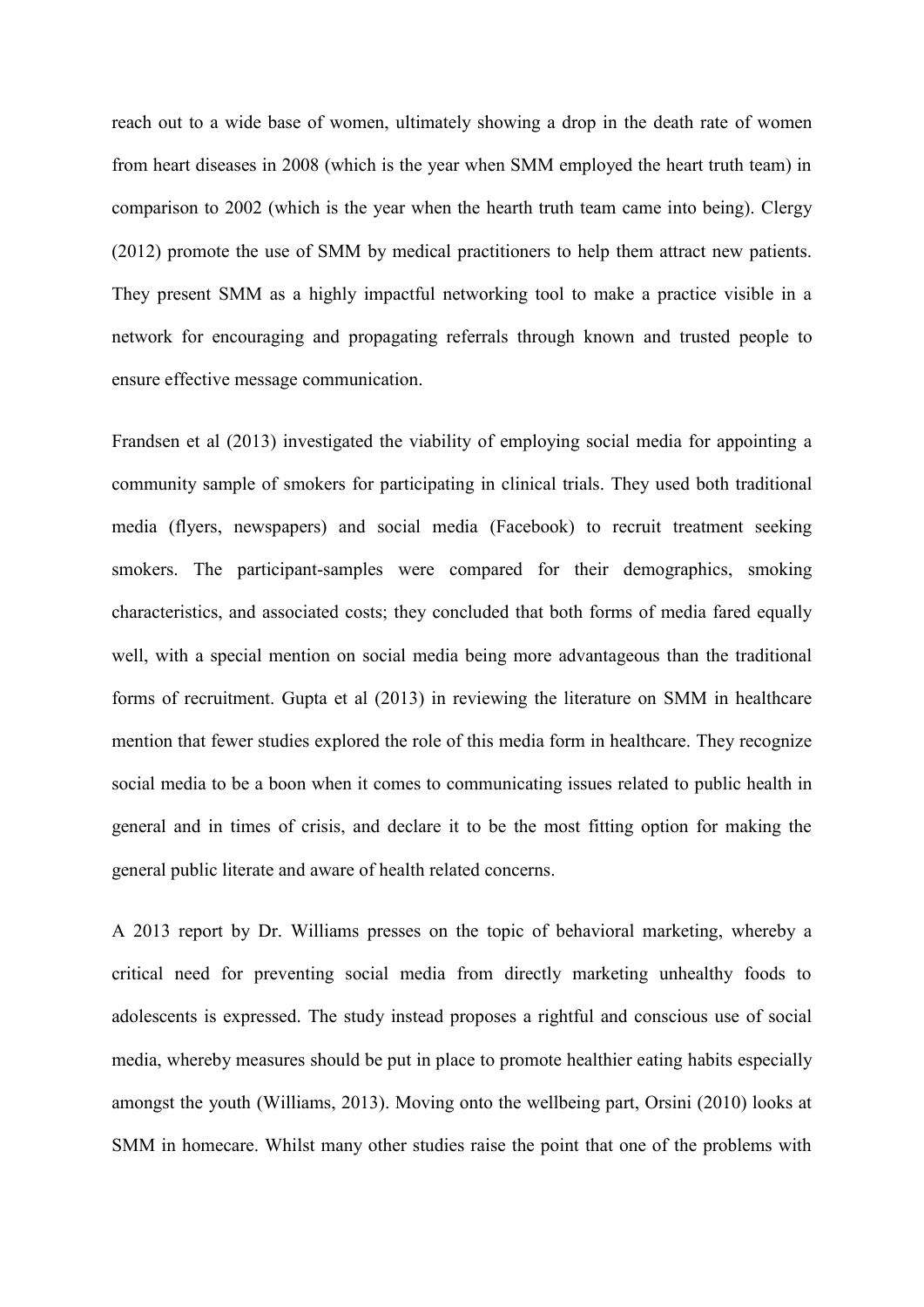social media is it being mostly used by the youth, Orsini (2010) interestingly claim that senior citizens are one of the largest user groups on Facebook. They identify blogs, Facebook, Twitter, and LinkedIn as the four most used SMM platforms. They recommend readers to use these platforms to access and give out home healthcare related information. Lagrosen and Grunden (2014) investigate the role of SMM across seven spa hotels, and report that these hotels under utilize SMM as only a business to consumer communication medium, as opposed to a consumer to business interaction tool.

Abrahams (2012) research was focused on examining how social media such as Facebook and YouTube are being used to promote the use of infant formula against those promoting the use of breast milk. They identify 11 formula brands available in the US to be present on social media. They identify some code violations that have remained unmonitored in the process. Mackey and Liang (2013) explore the darker side of unregulated SMM by posting fake adverts on Facebook, Google+, Twitter, and MySpace on illicitly selling no prescription drugs online over a period of 10 months. The results reveals that this direct to consumer advertising strategy attracted a traffic of over 2500 visitors from all over the world with no social media authorities questioning or doubting the presence of such illicit ads and web links. Along a parallel plane, Miller (2014) accuse social media websites like Facebook, Twitter, and YouTube to be guilty of miscommunication, or in other words, communicating and propagating poorly moderated or wrong information on health related issues.

# *3.2 Social Media Analytics and Sentiment Analysis*

According to Cvijikj and Michahelles (2011), capturing consumer feelings associated with a brand/product is a key element for monitoring social media. Bruner (2011) look into what a 'like' on a social media site really indicates. They question Facebook's metric system and address its lack of ability to point at the site that redirects traffic to a fan page, eventually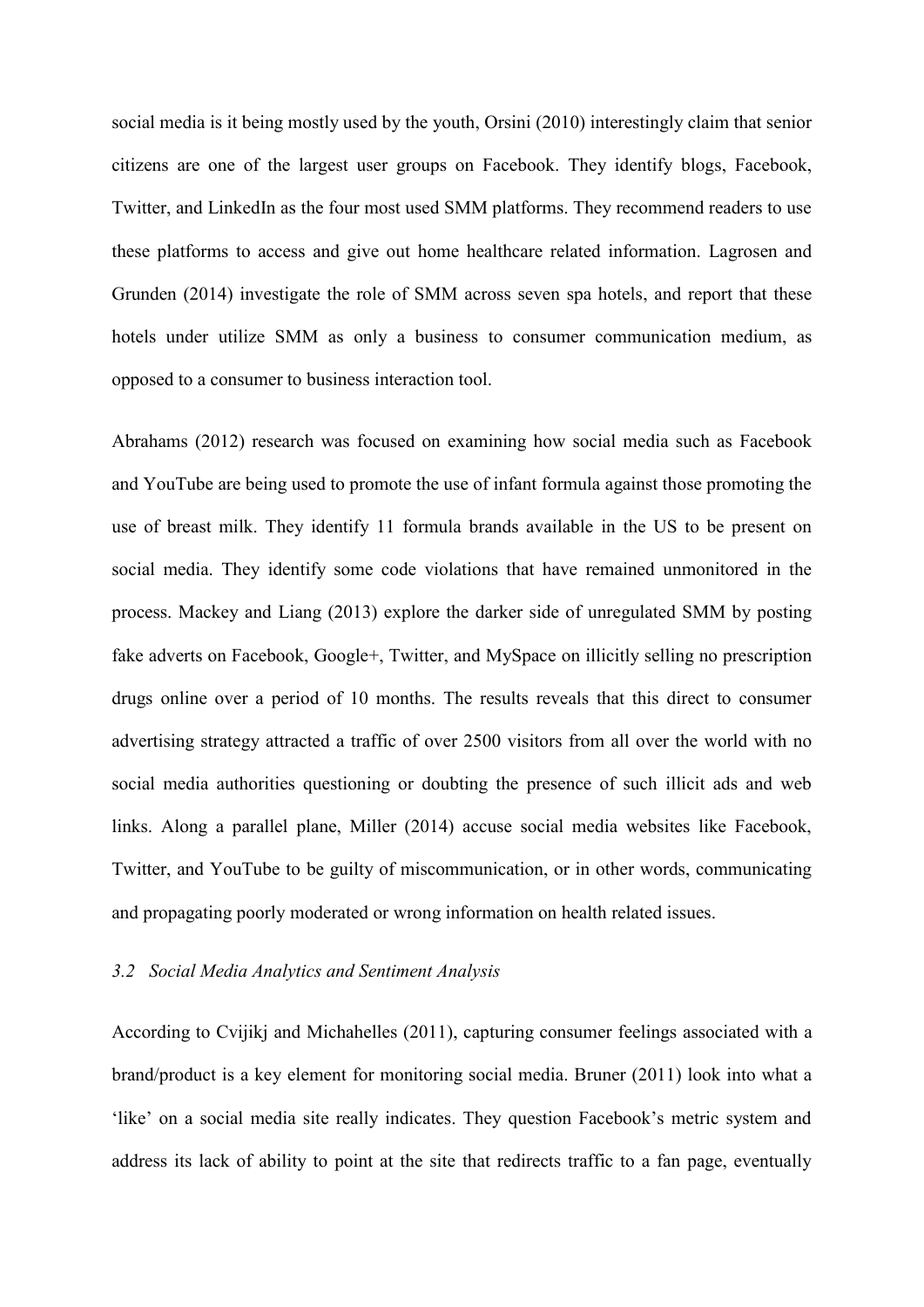leading to the likes for posts and pictures on that page. Chan and Guillet (2011) use secondary data from 23 social media sites to investigate the spread of SMM across 67 Hong Kong hotels. They make suggestions along the lines of the importance of understanding SMM and its roles at different levels, involvement of the hotel staff in managing SMM, opting for the right social media, generating content of interest to the guests on such media, sustainable strategies, and quick access to the hotel's media page; all of these to be followed through for effective SMM.

Saravanakumar and SuganthaLakshmi (2012) divide social media and its forms across eight different categories to emphasize its utilization by different types of businesses to promote their brands and interact with their customers to achieve maximum exposure and visibility. They rank social media highly as an impactful marketing media. Cambria et al (2012) offer an SMM tool in their study that uses artificial intelligence and semantic techniques to capture and manage user opinions and sentiments over the web. They propose for it to be useful for marketers as well as the users themselves for effectively managing information on brands and products available via social media.

Li et al (2013) employ an integrated framework for examining the sentiments of Chinese social media users. They use the elastic net model and support vector machine to undertake two experimental studies. The ability to interpret offered by the elastic net is revealed to be promising when it comes to sentiment analysis in social media. Podobnik (2013) carry out a case study of premier league brands to analyze the performance indicators of SMM via Facebook. The study proposes and tests varied hypotheses, and concludes that these sport brands should invest dedicated efforts in widening their fan base, whilst the managers of these brands should protect the brands against any fraudulent activities pursued in the name of the brand by pretentious fans on social media. Vorvoreanu et al (2013) employ social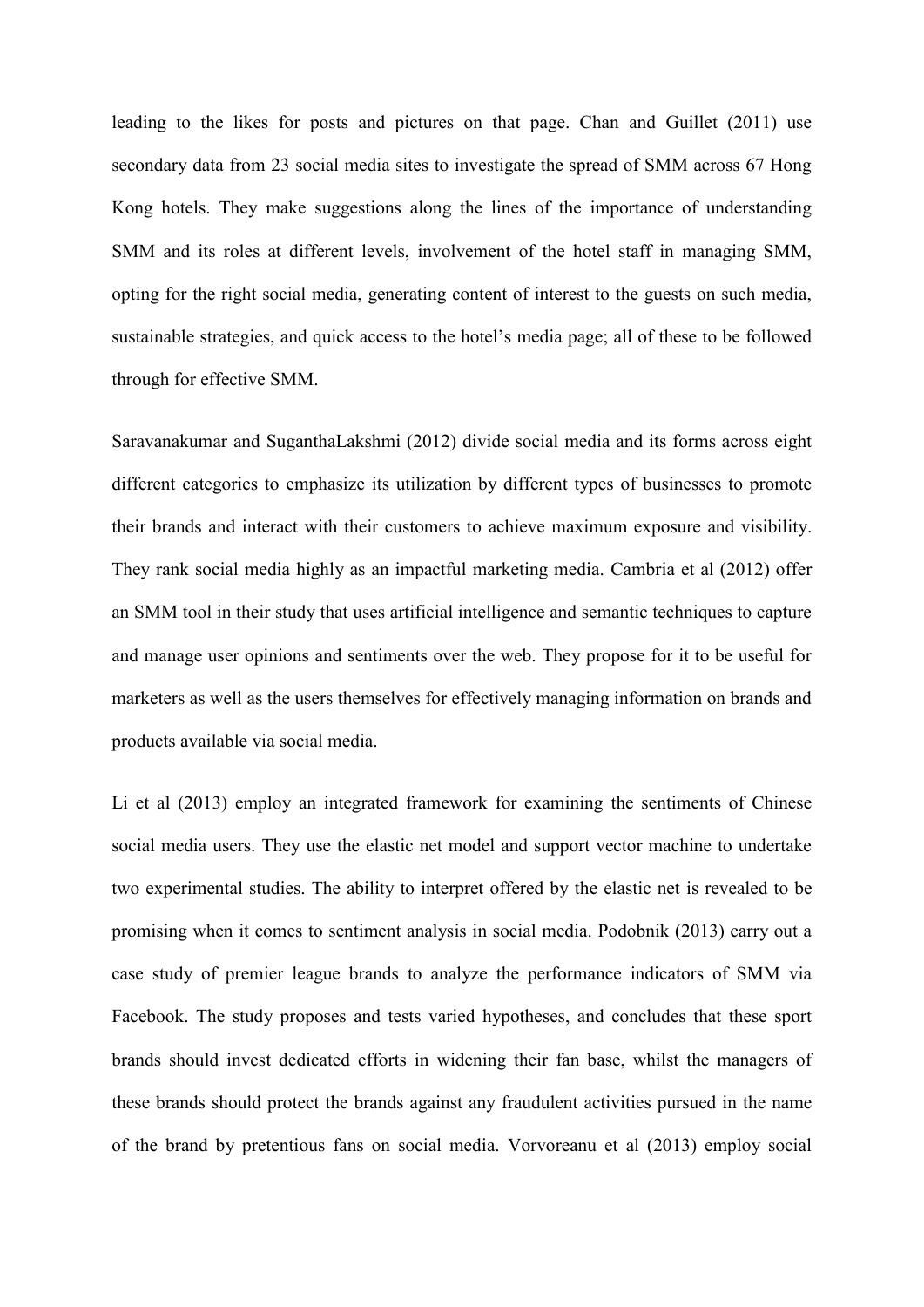media analytics via Twitter, Facebook, and blogs using keyword and hashtag search for assessing the people perceptions of Indianapolis hosting super bowl XLVI. They associate the credibility of social media for allowing a real-time sentiment monitoring of the public, with social media faring higher than the traditional media for successful marketing.

## *3.3 SMM and Return on Investments*

Hoffman and Fodor (2010) list and talk about the importance of many social metrics across brand awareness and engagements that typically capture the brand-specific behaviours (posts/tweets) on social media; they link the use of such social metrics with the marketers becoming capable of putting desirable cost-effective strategies sufficient to attract handsome returns on their investments. Lugmayr (2012) discuss the general role of social media in advertising and promotion, narrowing it down to its application as a financial product, particularly for share trading in the stock exchange market. They place special emphasis on the timely distribution of information being the remarkable quality of social media in comparison to the other traditional forms. In an alternate type of study, Kumar and Mirchandani (2012) propose a seven steps method for SMM to increase the returns on investment. They developed metrics such as customer influence effect and customer influence value to assist effective SMM that can reveal important information at organization and consumer levels. Kumar and Sundaram (2012) evaluate and recommend regulated SMM where an encouraging environment is created, where users feel motivated to share information on businesses within their social networks. They suggest for this type of SMM to be fitting where flexible marketing and higher returns on investments are desired. Similarly, Kumar et al. (2013) demonstrated use of social media for generating growth in sales, return on investments, and positive word of mouth.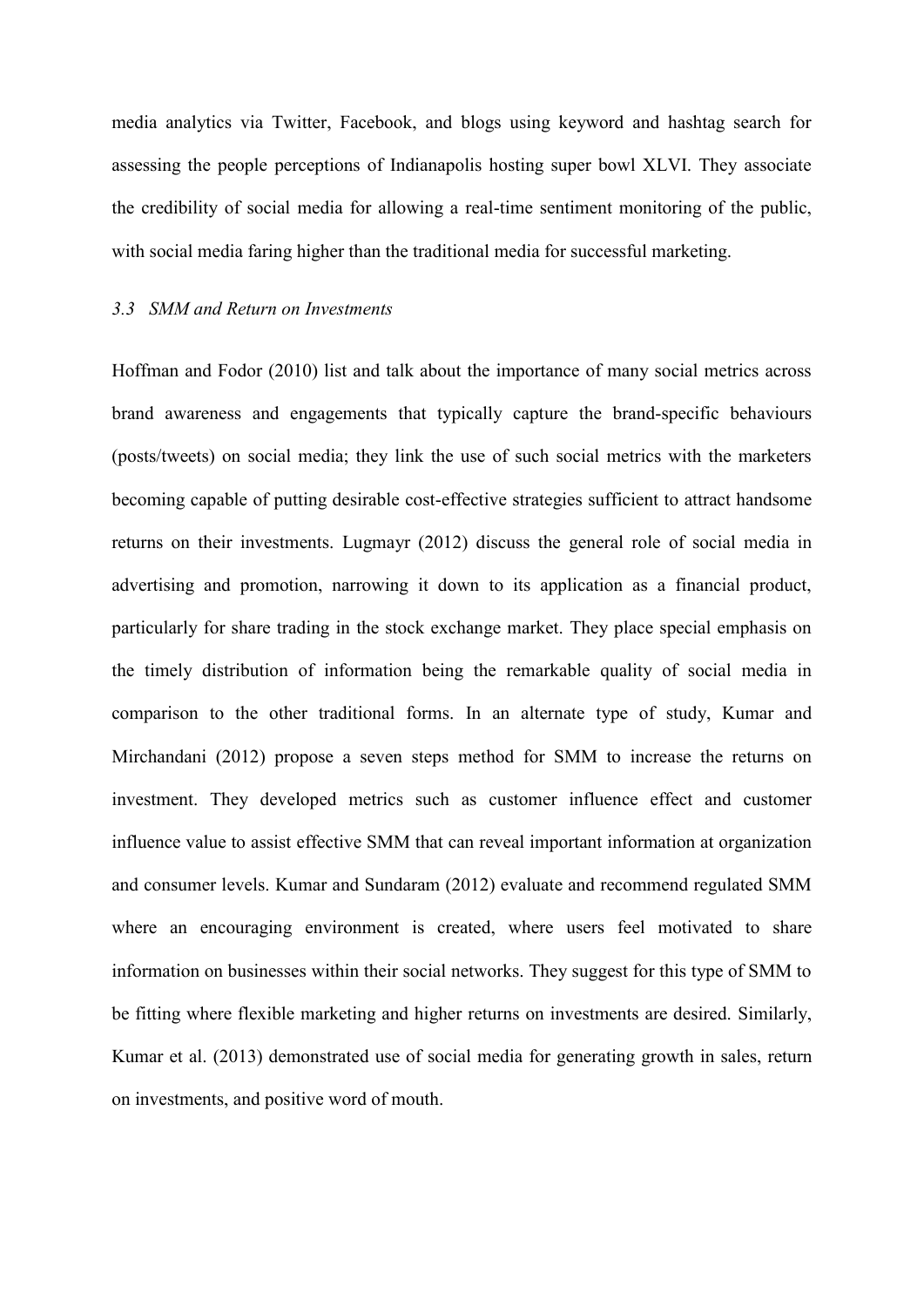#### *3.4 Social Media Advertising*

Hensel and Deis (2010) bring to the fore the pluses and minuses of using social media. They suggest for businesses and entrepreneurs to be fully informed by being up to date with their presence over social media. They also suggest for businesses to be constantly monitoring the same to learn from consumer feedback, and at the same time to ensure that no third party is attempting to bring them defamation. Ramsay (2012), on the other hand, picks on the etiquettes to be followed on social media. They suggest the general dos and don'ts for the active users of social media and lay out custom specific etiquettes for Facebook, Twitter, YouTube, and LinkedIn users. Carmichael and Cleave (2012) advertised on Facebook and monitored two advertisements to capture the user-advert interaction and its effectiveness for small businesses. For the amount a small business would invest in such social media advertising, they found that this form of advertising could substantially improve the visibility of such businesses and easily redirect consumer traffic to the advertised business page.

Gu and Wang (2012) study the data from 100 enterprises to identify the problems that arise from the use of microblogging for marketing. They use *comment* and *forwarding* statistics for their analysis, which they also recognize are the two significant indicators utilized by enterprises to measure the SMM outputs. They elaborate on the apparent flaw, whereby the enterprises register in haste, but fail to attract substantial attention from their target users; they conclude that SMM can produce potential results, provided there is sufficient customer interaction, feedback, and efficient moderation of the content posted on social media. Powers et al (2012) present an excerpt from an extensive research on the role of social media in consumer purchase behaviour. Involving some big names as General Motors, Google, and others, a qualitative and quantitative research in combination was pursued by them. The results show that consumer empowerment has achieved a new high with social media, and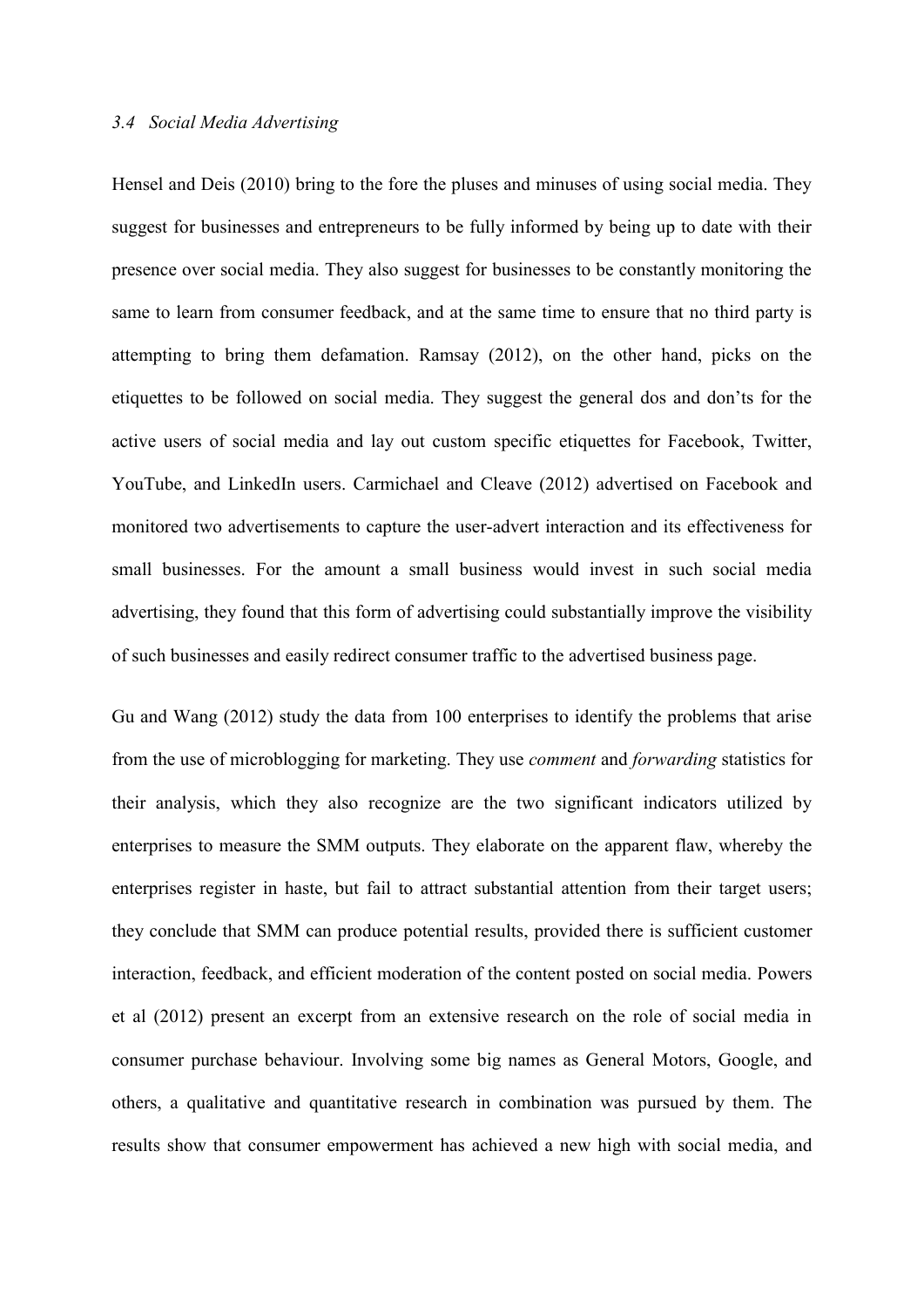has opened platforms for brands and their consumers to openly communicate and connect, adding value for both parties, overall.

Minton et al (2012) engage in gathering data from US, Germany, and South Korea on motives behind using Facebook and Twitter in the sustainable marketing context using philosophies of psychology. The study concludes for South Korea to lead with the social media initiatives involving sustainable behaviours, with Germany taking a lead specifically on recycling initiatives. Khang et al (2012) review the literature available on social media and find out that most SMM related studies are mostly directed at the users and uses of social media, and that the numbers of such studies have only increased since the introduction of Facebook and Twitter in 2004 and 2006, respectively. Okazaki and Taylor (2013) study the existing literature on social media in international advertising and identify network capability, image transferability, and personal extensibility to be the three important theoretical paradigms offering substantial insights into the pluses and minuses of social media advertising.

# *3.5 SMM in Education*

In the education field, Richter and Schafermeyer (2011) examine the SMM of an organization ran by students, whilst placing specific attention in the related activities on Facebook and Twitter. They conclude that SMM complements traditional marketing strategies in conveying timely information, and maintaining interaction and transparency. Reinhard et al (2012) show student involvement in developing a marketing strategy to transform a non-profit community into a profit yielding healthcare company assisting people seeking to quit smoking. They show how devising an SMM strategy was an enriching learning experience for the students, and justify its inclusion in the curriculum, and mark it highly for its practical experience in comparison to the traditional educational methods.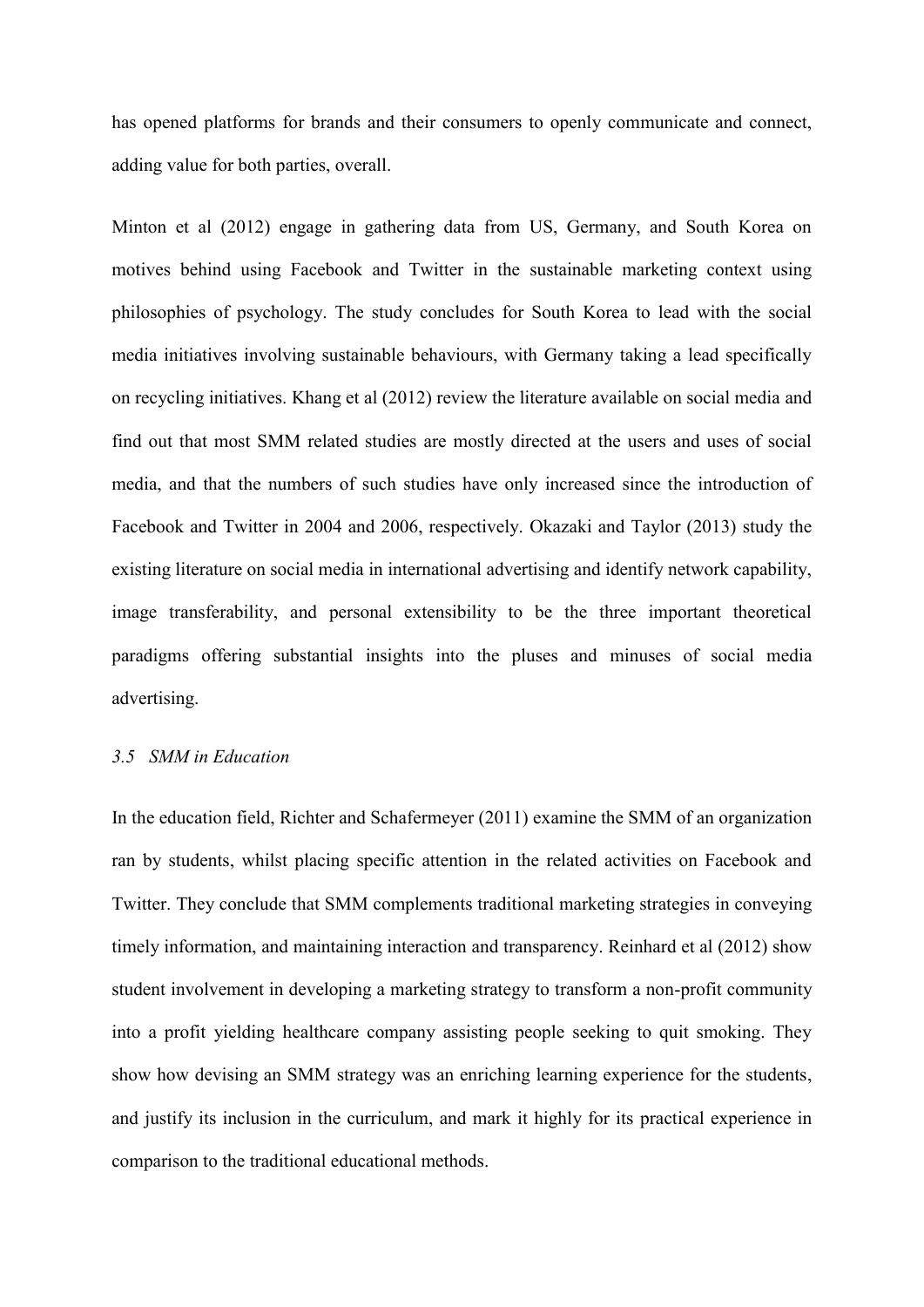In another type of study (Palmer, 2012), SMM via Facebook is used to advertise an academic program. Contrary to its expectations, Facebook advertising did not fetch any student applications for the advertised program. The study concludes that it is not sufficient to just advertise on a social networking site; to reap the benefits of SMM, it is important to dedicate time for monitoring user responses, and interacting with the individual users. Zehrer and Grabmuller (2012) investigates an Austrian educational institution's SMM strategy in using social networking sites to actively engage with students interested in tourism education. Facebook emerged a winner with it being most used by students. They emphasize on the importance of effective management of a social networking page and mostly present the pluses and minuses of such SMM in higher education. Luo et al (2013) examine perception of students on a China-based academic library's online video marketing campaign. Their study reveals that the posted content, the humour induced within that content, use of social media, and partnering engagements with the students were the success factors of the campaign being investigated.

# *3.6 SMM and SMEs*

A UK based study by Michaelidou et al (2011) investigates the barriers and benefits of using SMM by the SMEs. Whilst they insist on confirming the relevance of business with the social networking site that is being chosen for implementing the SMM strategies, they identify the prior mindsets and lack of familiarity and training to be the obvious barriers to the acceptance of SMM by SMEs. They however do mention the rising awareness of the SMM benefits, such as customer interaction and stronger identity creation, amongst the same SMEs. Pentina and Koh (2012) invest efforts in developing a typology of SMM strategies generally employed by the SMEs, which are basically governed by the nature and objectives of those SMEs. They recommend employing a strategic mix of SMM and other communication forms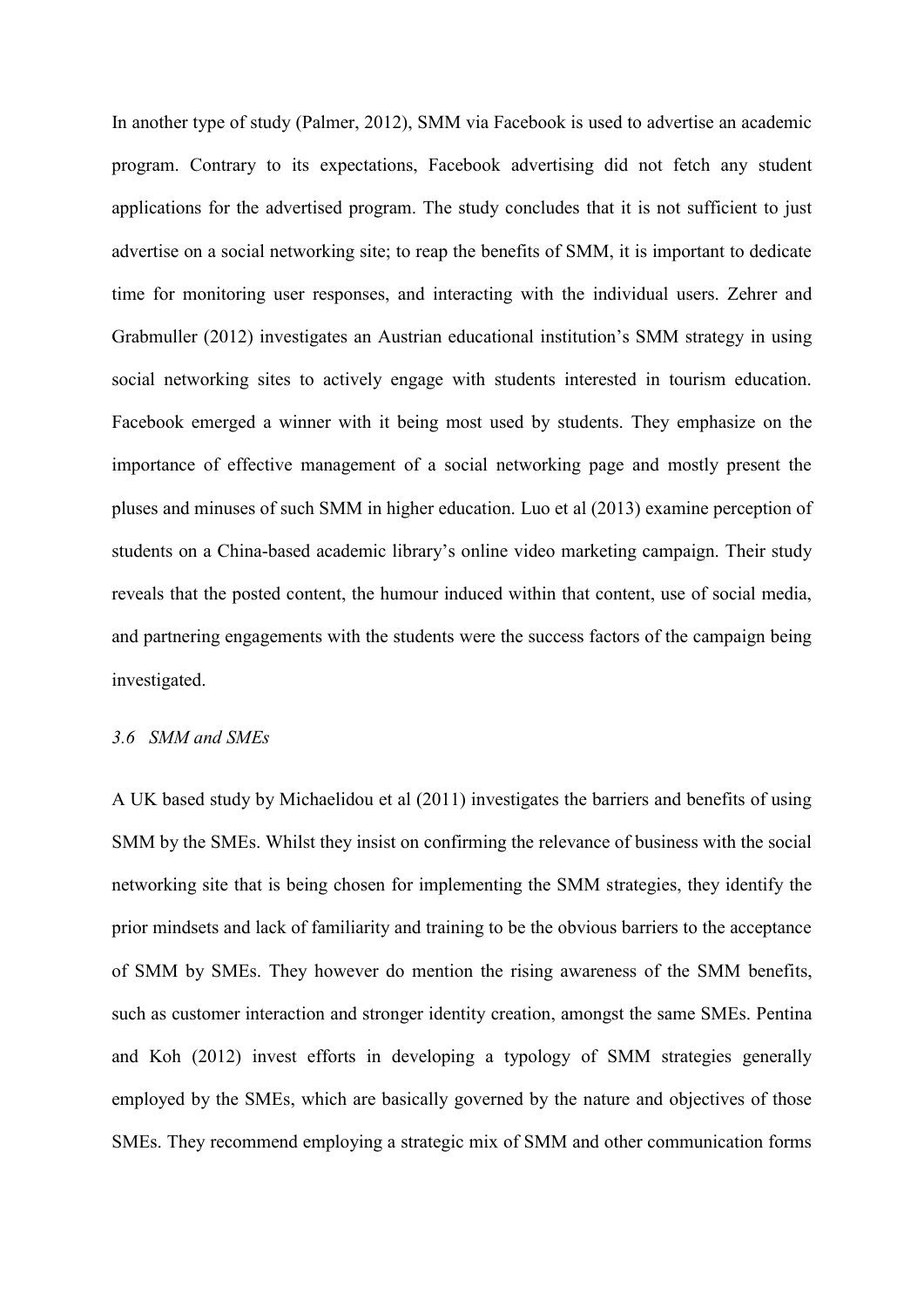to achieve best results. A Macedonian study by Fetaji and Demiri (2012) empirically evaluate the acceptance of SMM by SMEs and show that perceived usefulness significantly influences the intention to use social media. The surfacing revelation is that most SMEs in Macedonia are inclined towards the traditional approaches and see SMM as a threat, a view that is soon expected to diminish for SMM to eventually emerge as a winner.

# *3.7 SMM and Brand Fans and Followers*

Kim and Ko (2011) empirically examine the influence of SMM on 362 luxury fashion brand users' intentions. Their findings show that SMM have a dramatic positive influence where the brand-consumer interaction enhances the unique brand value, which the traditional marketing often fails to offer. Cvijikj and Michahelles (2011) monitored a Facebook brand page for over a year to analyse the consumer comments. For the authors suggest marketers have an understanding of the content that people share and their motivation behind it. They identify requests and suggestions from the people to be the common intention behind the people participation for the analysed brand page. de Vries et al (2012) consider 11 international brands and the impact they make on their customers through their presence on social networking sites. They find that creating a brand page does increase brand popularity, and insist on the importance of lending an ear to what the brand users have to say to address and interact with them efficiently to reap the full benefits of using SMM.

Lipsman et al (2012) place special interest in Facebook and similar social media as common platforms shared by brands and their consumers. They propose the use of a measurement approach that offers a deeper insight into the types of audience to enable marketers better align their strategies via SMM. An article on long term effects of SMM by Mccluskey (2012) has one of the field experts strongly suggesting that it is not just to increase the number of fans/followers that the brand pages on SMM should be aiming at, instead they should be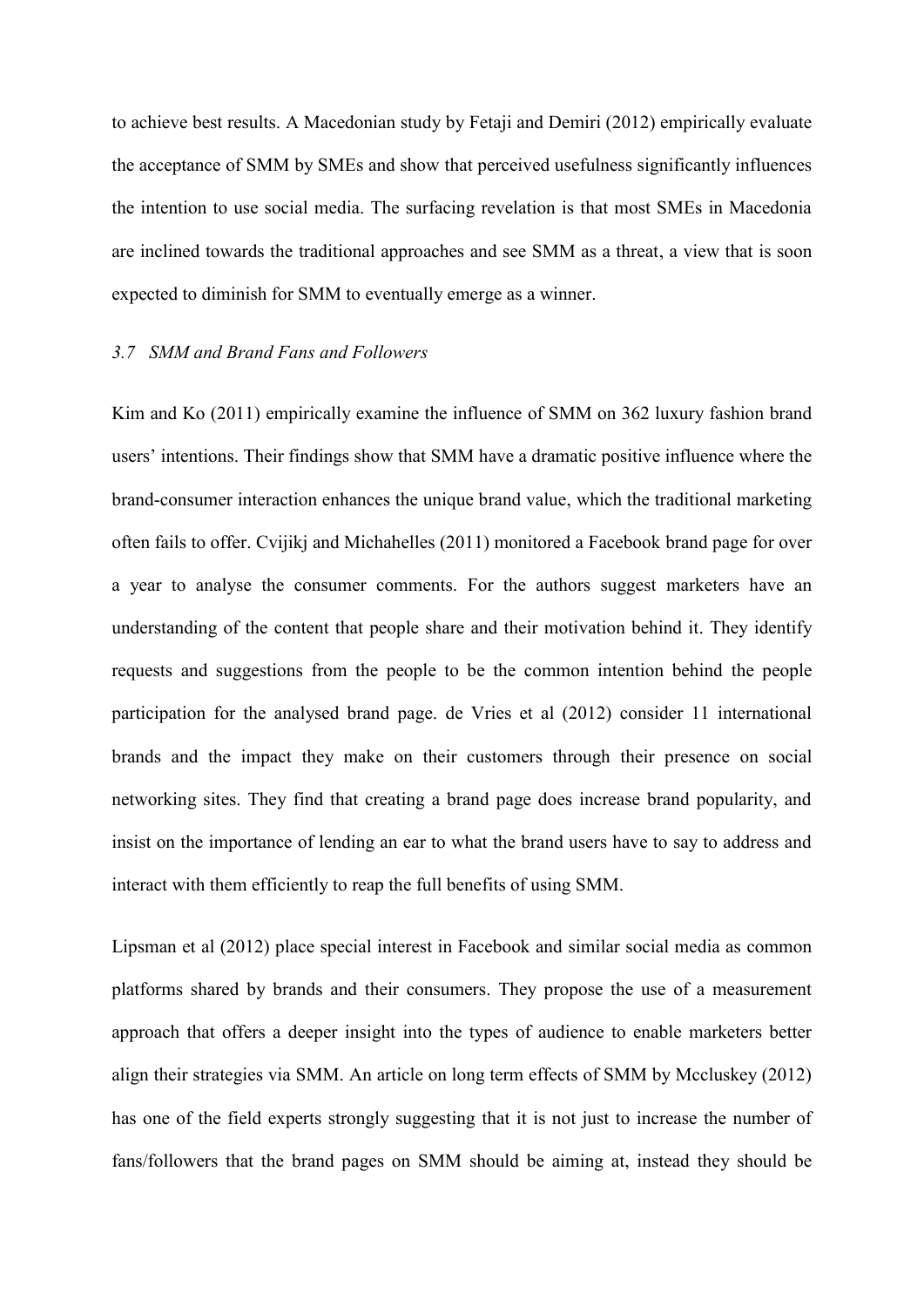focusing on engaging with those fans in an active manner in different ways to earn their loyalty and to establish a strong customer-brand connection, overall. They strongly recommend using a social media site/platform that closely resonates with the product/service being marketed.

Petty (2012) discusses some social media attacks that some brands have encountered. They suggest for brands to be mindful of – monitoring the social media content of relevance to them, imposters, and carefully regulating any negative threads running across the social media. They mostly press on judicious use of the available legal tools to combat the negativities related to them circulating over the social media sites. Shen and Bissell (2013) investigate the use of Facebook by top beauty brands to make an impact by establishing communications with their customers using social media. They study different beauty brands by analysing the Facebook pages and the content posted on those pages by these brands. The study concluded that engaging in the electronic word of mouth as an important part of the branding strategies to enhance brand image has become a ruling strategy with most of the beauty brands.

# *3.8 SMM and Banking*

Ramirez (2010) offer tips for integrating social media in recruiting bank employees alongside cost savings. The author begins with stressing on the importance of clarity of strategy, and then lists and details the available social networking sites (LinkedIn, Twitter, Facebook, YouTube, and Google) for attracting prospective quality candidates. Mitic and Kapoulas (2012) carry out three case studies to explore relationship marketing in retail banking in South East Europe. Their study revealed that owing to security issues and poorly aligned relationship management strategies, customers did not prefer social media to interact with banks with their choices. Chikandiwa et al (2013) examine the SMM models used by South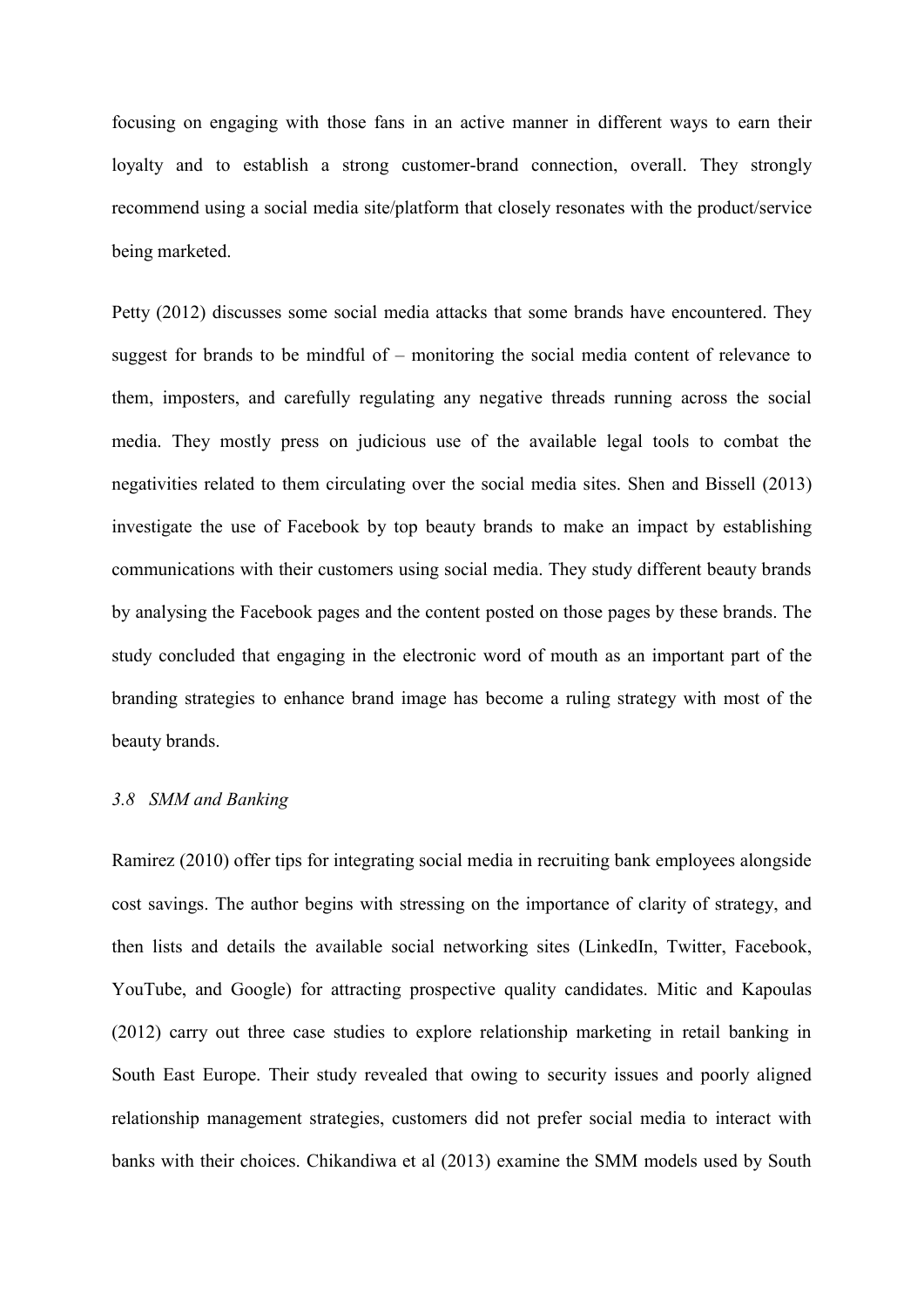African banks to create an online presence. While at one end the use of SMM is encouraged, there at the other, some legal factors surface up as the barriers to its acceptance. Although slowly diffusing, presently these banks are pursuing SMM mostly via Facebook and Twitter.

## *3.9 Social Media and Marketing*

Kaun (2010) writes an article for the early SMM enthusiasts giving them a heads up on how only creating a profile on social media sites would be unfruitful unless the employed SMM is manoeuvred in the right direction. They emphasize the importance of interactivity and community building, whilst offering basic sustainable tips for achieving successful SMM. Tenaiji and Cader (2010) explore the extent of SMM usage in the UAE organizations and report that it is still picking up pace in the country and has gained recognition only recently. They list awareness, advertising, and feedback as the top three motives of organizations behind the use of SMM. Facebook, Twitter, YouTube, and Flickr were identified at the most used sites for SMM purposes. They pick on the flaw of SMM underutilization, whereby the organizations focussed more on *communicating to*, rather than *interacting with* the users on social media.

Akar and Topcu (2011) empirically analyse data gathered from an academic university where they developed a consumer based scale to test hypotheses, and found that majority respondents used sites as YouTube and Facebook; their usage of these sites defined their attitude towards SMM. They highlighted that users on social media do not have a positive perception of SMM activities, and the marketers should more actively concentrate on producing relevant content on such sites rather than depending on user activity to propagate the needful. Ralphs (2011) talks about social currency, which in their article, has been recognized as the value a business/individual can yield out of being entertaining. They lay all emphasis on spotting and building one's social currency for achieving successful SMM.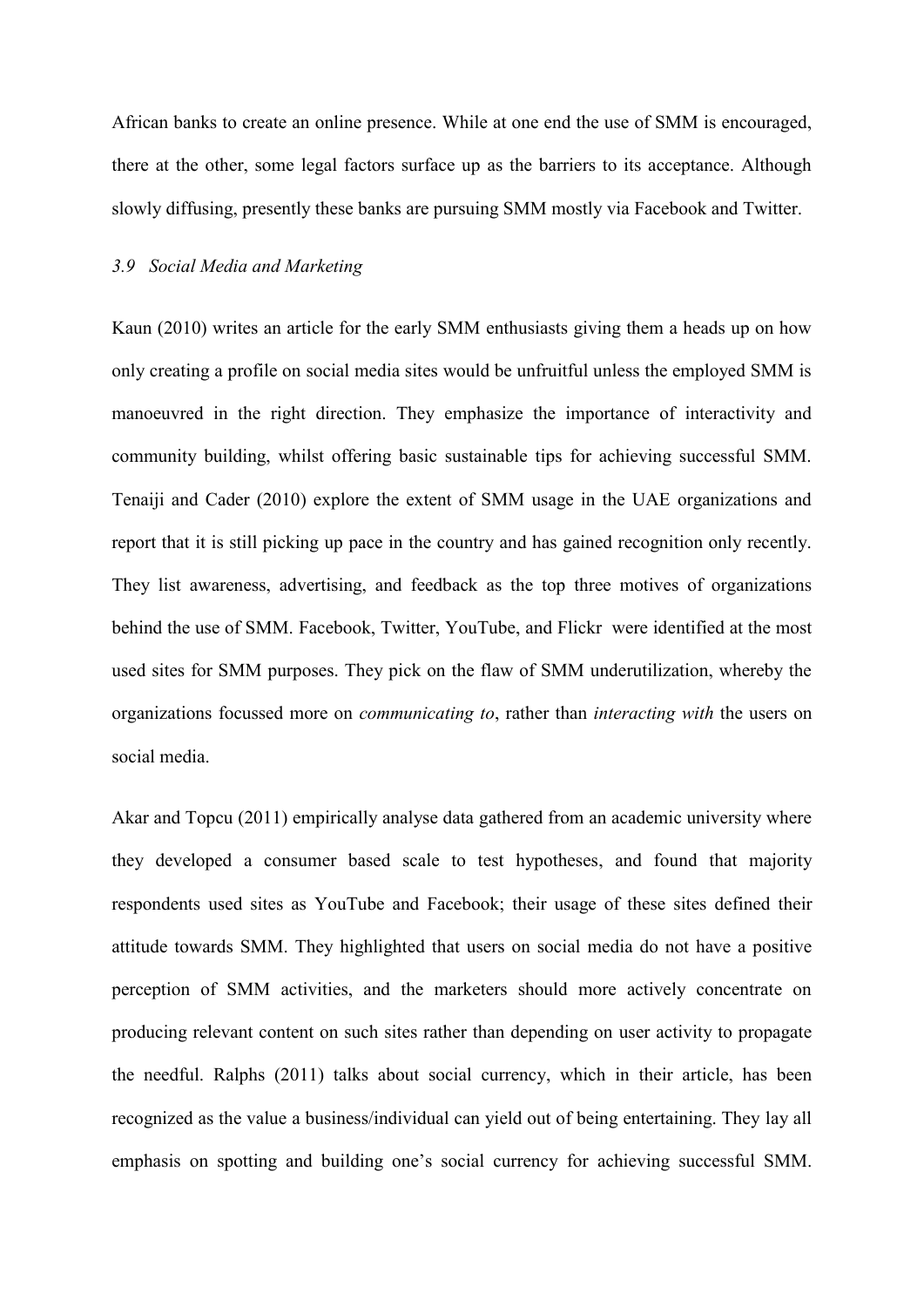Kaplan and Haenlein (2011) discuss the concept of viral marketing and evaluate the importance of message content, messengers, and environment. They identify and discuss four categories of such viral marketing campaigns and offer suggestions from the managerial perspectives for achieving such successful campaigns. Chen et al (2011) study how the consumer-posted reviews over the social media tend to change with different stages of product maturity. They consider marketing variables and empirically analyse automobile data from 2001 and 2008 to observe evolution of consumer reviews over time.

Ketter and Avraham (2012) discuss place marketing to explore the distinct roles audiences are capable of playing as distributors, and/or content creators showing how SMM can make traditional marketing entirely outdated. Geho and Dangelo (2012) press on the issue of being up-to-date with any business or entrepreneur's presence on social media. They show how social media sites as Twitter offer all sizes of businesses a space to market their business campaigns, which should all be done with a carefully measured amount of caution. Berthon et al (2012) study the managerial perspective on marketing and social media by proposing five axioms, to conclude how critical it is to stay fully informed of the current technology, consumer needs, of establishing a connection with those consumers, training employees with new ways of doing things, and keeping the senior management well informed of the opportunities with which the social media presents itself.

Papasolomou and Melanthiou (2012) contrast social media in public relations marketing against traditional marketing. They state that SMM takes marketing public relations to a higher level by creating increased opportunities where the marketers can establish a direct communication with their audience to propagate the buzz created for a brand/product. Eagleman (2013) conducts an online survey across employees of US-based sport national governing bodies to discover that those employees majorly used Facebook and Twitter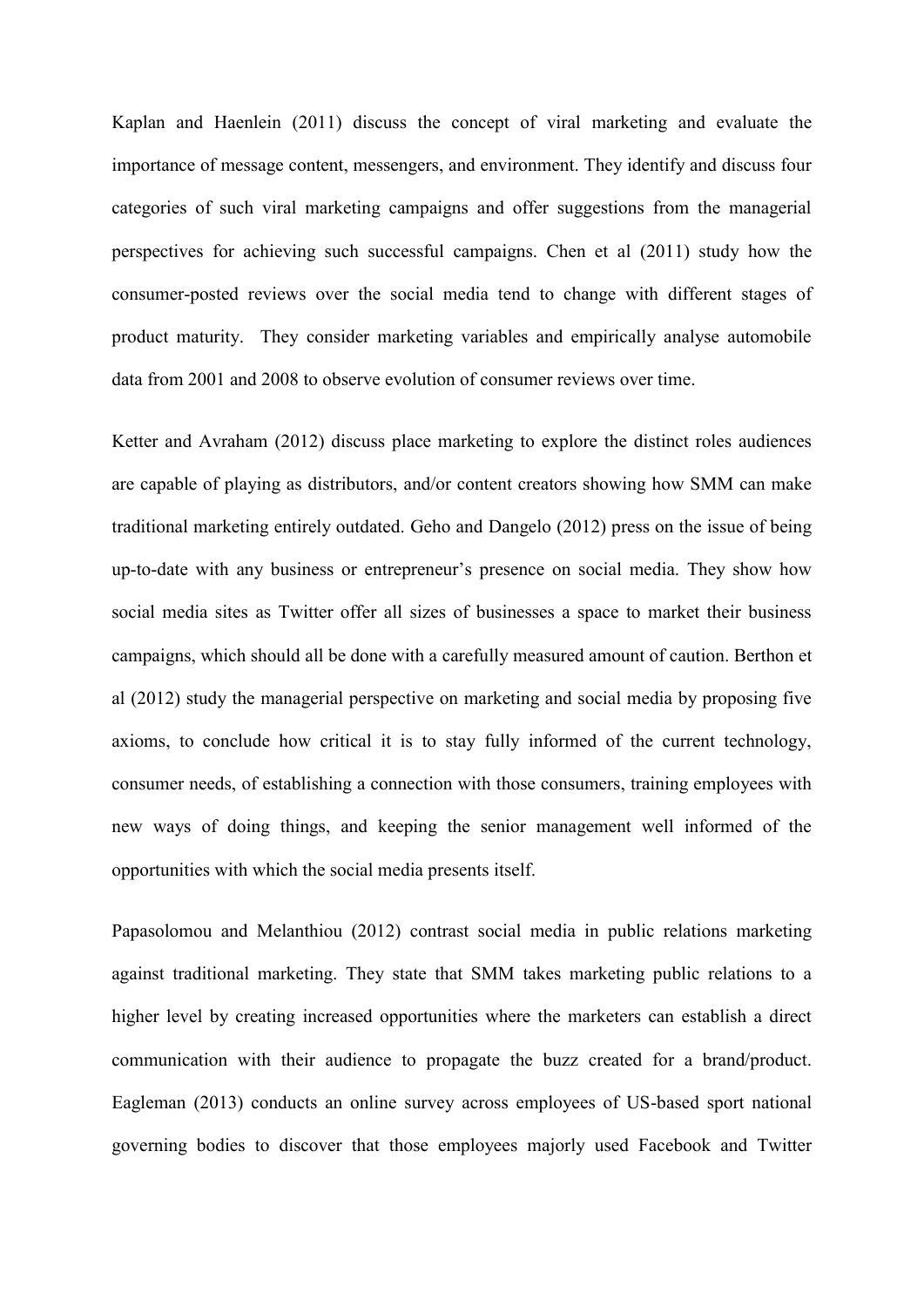amongst other social media. The study concluded that irrespective of the respondent demographics, these respondents confessed increased use of social media, alongside a revelation on the governing bodies mostly using social media to communicate rather than for marketing purposes. Recine et al (2013) undertake a case study on American Power Conversion (APC), a part of the European firm, Schneider Electric. The study concentrates on how APC as an organization is dealing with the goods and the probable problems of integrating social media with their existing systems. The global social media director of APC is shown to recognize APC's social media presence to still be growing, which is expected to be decentralized in the near future.

A Mauritius-based study by Froget et al (2013) evaluates Facebook use by employing the uses and gratification theory on a sample of 392 respondents. The results reveal that Facebook is majorly used by people for entertainment and discussion purposes, alongside showing how use of Facebook differs across users with different income levels. Thompson (2013) in their article encourage – engaging with the target audience, fully utilizing the freely available web tools, being aware of competition, being aware of one's social impact, identifying which website has the target consumers for your business, keeping a contingency plan ready as the 'dos' of social media. At the same time, they identify – overinvesting, web silence, over-promoting, and considering SMM as only a marketing medium as the 'don'ts' of social media.

Zhou and Wang (2014) discuss the topic of city marketing for three major Chinese cities using SMM within their study, which is basically the promotion of an urban city under the concept of place management. They identify microblogging to be the most wide spread social media form in China. They see people posting negative opinions on their tourism experience as a major problem, which eventually becomes difficult to tackle, putting the cities'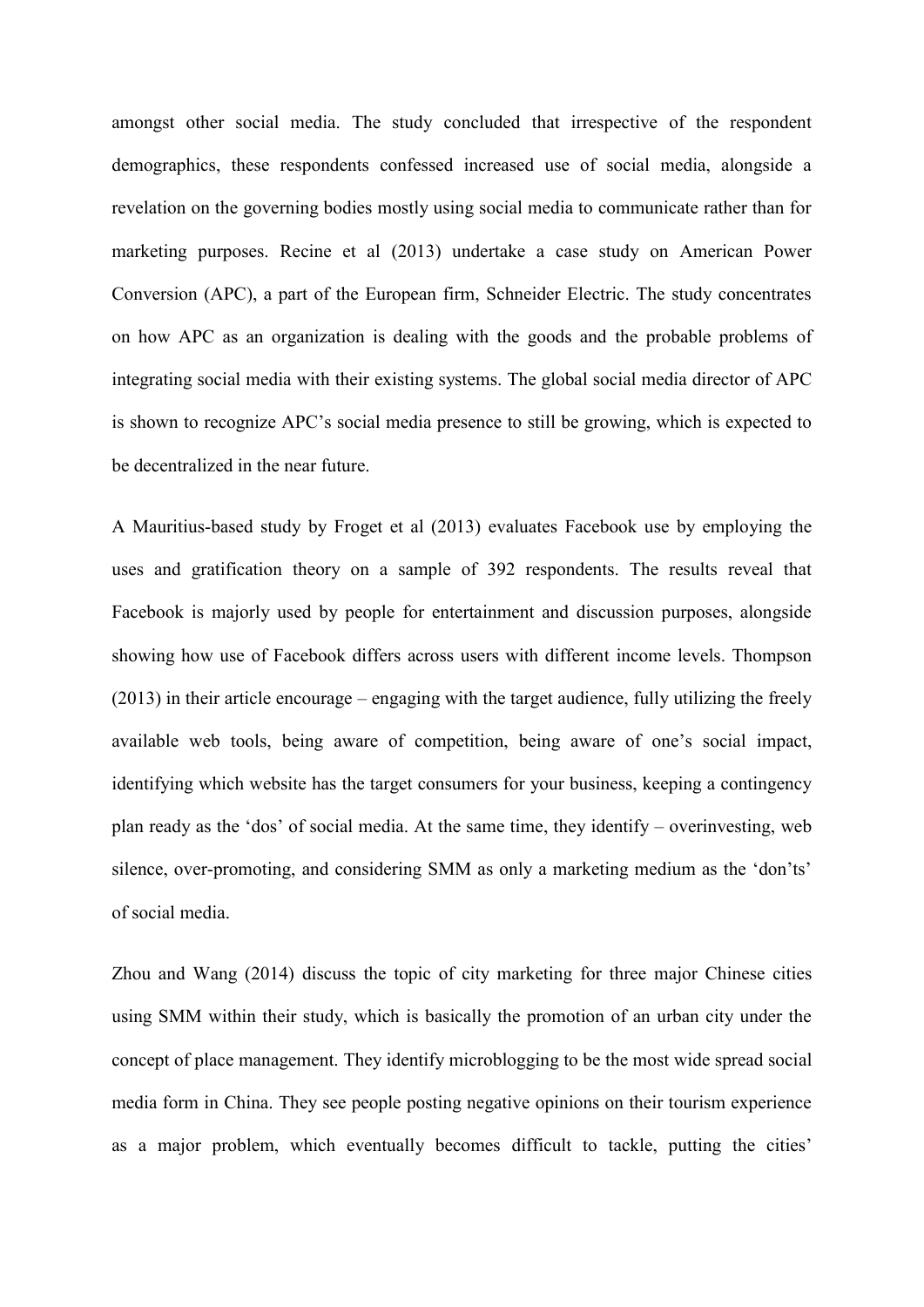reputation to threat. They also point out how the authenticity and validity of such posted information is questionable. Interestingly, they also bring to the fore the issue of low income groups not having access to such social media as one drawback of SMM. Their verdict has it that traditional media, in their context, for now, cannot replace SMM.

#### *3.10 Social Media and Music Industry*

Florina and Andreea (2012) investigate the success of musicians of the Romanian Popcorn Wave fame via Facebook and YouTube. They conclude that apart from the musicians' own musical credibility, social media plays a major role in making their presence more pronounced and making their music available to millions. They discuss how the ripple effect and the *wor(l)d of mouth* phenomena strengthens a musicians standing and overall credibility. Kaplan and Haenlein (2012) look into the use of social media by pop singer, Britney Spears' marketing team for reaching out to her fan base. They note the importance of being alert and active, and also emphasize on creating online content that appears interesting to the target audience. The authors use insights from Britney Spears' SMM strategists to highlight the essentials of maintaining honesty, an aligned media plan, and choosing a particular social media site, or even making one's own site to stick to it for all communications related to the brand/product/music. Lankinen and Mantymaki (2013) identified access to the music content and level of affinity towards music as the two strongest motivations for the audiences using social media to relate to the music they most like; they suggest for music companies to mark their presence across social media bearing these aspects in mind to attract larger masses of music fans.

# *3.11 Social Media and Mobile Marketing*

Kaplan (2012) discusses the concept of mobile social media and its different facets. They suggest ways in which firms can make use of mobile SMM. They identify integration,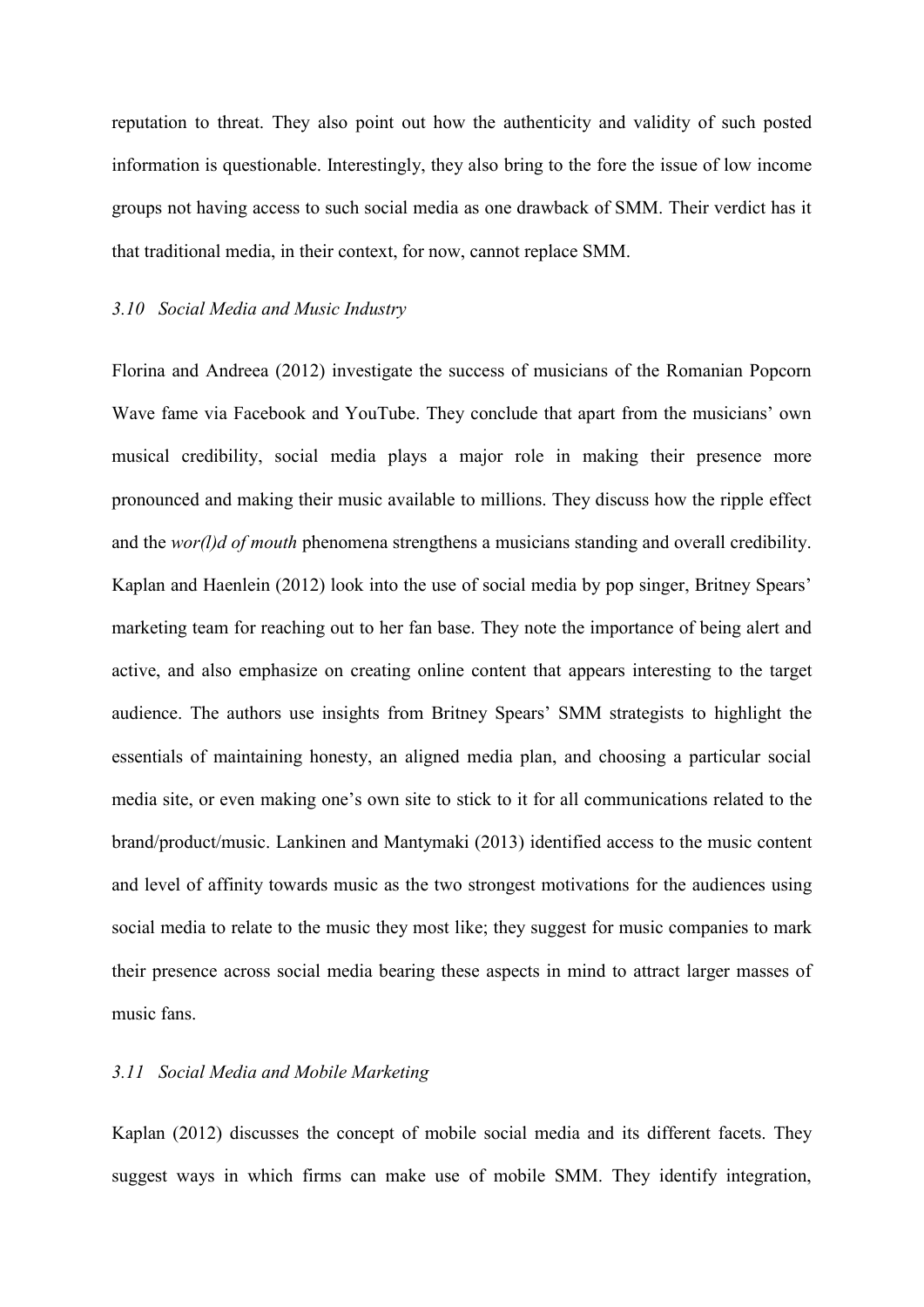individualization, involvement, and initiation as the four I's that they offer as the advice for companies employing mobile social media. A 2013 article by Adam Leposa shows how guests express their hotel stay experiences on the mobile social media, and how important it is for the hotel management to capture these customer sentiments to improvise the stay experiences for their future guests. They give an example of a hotel that makes efficient utilization of such feedback via analytics on their social media dashboard to appropriately record and address their guests' sentiments. Jara et al (2014) focus on participative marketing and propose for it to be a reliable type of marketing involving increased user participation via the social networking sites and mobile phones. They appreciate the credibility of social media in allowing content creation by millions that becomes instantaneously available to millions.

## *3.12 Social Media and RFID*

Only one study explored the conjunction of the radio frequency identification (RFID) technology with SMM. Oinonen et al (2012) explore the aspect of value creation through the integration of RFID with SMM. They show how important it is for the consumers to be willing to be tracked down, to ultimately allow for their location information to be shared on social media. They conclude for this RFID equipped SMM system to have a promising and flourishing future.

#### **4. Discussions, Limitations, and Future Research Directions**

Podobnik (2013) suggested that most companies are making sure of creating their online presence over social media due to their increasing importance for marketing purposes. Kaplan and Haenlein (2009) spread the scope of social media under six exclusive headings with sites such as Wikipedia being put under the *collaborative project type*, networking sites such as Twitter being placed under *blogging and microblogging type*, sites as YouTube being called the *content community*, Facebook and MySpace being grouped as the *social*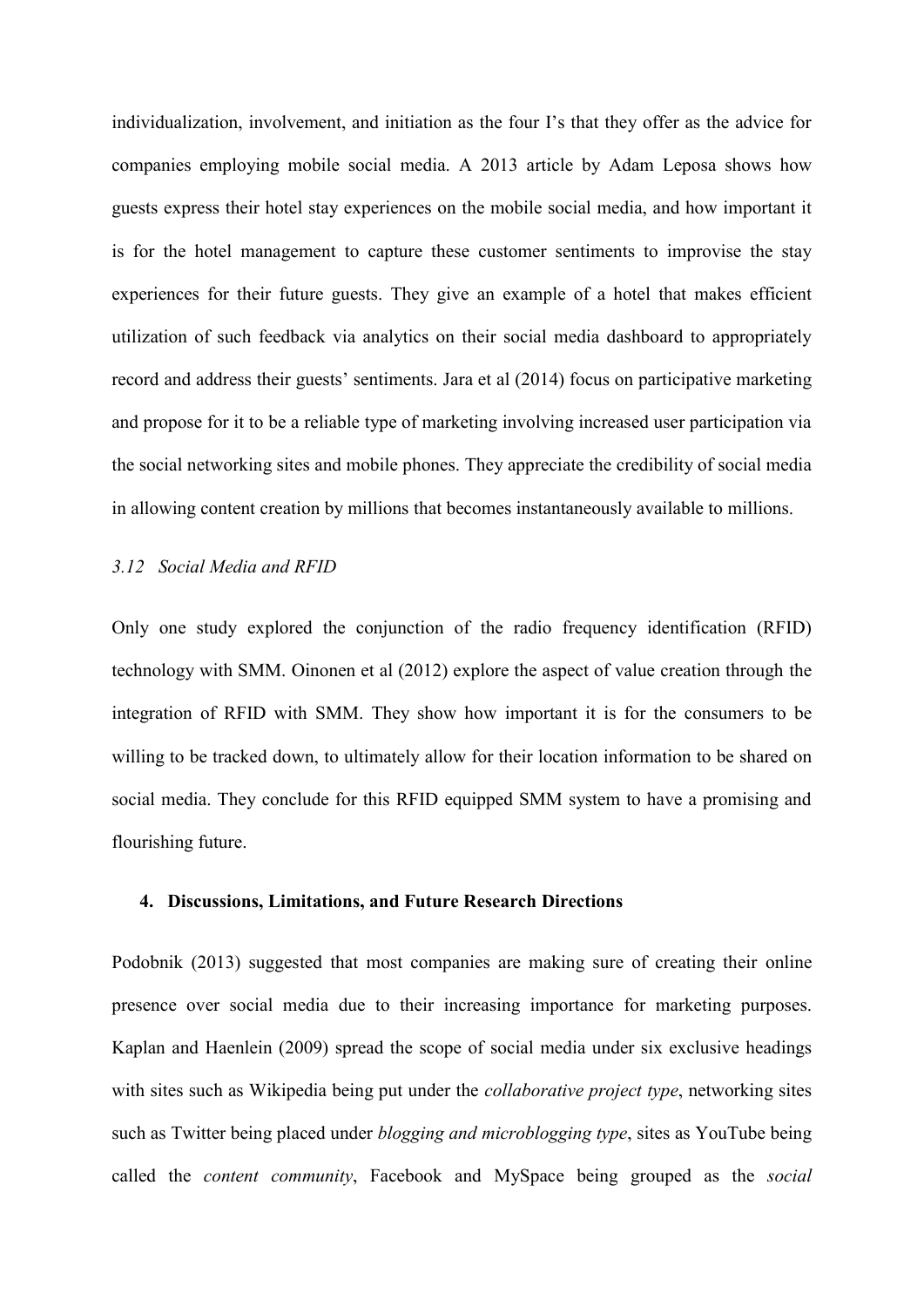*networking type*, gaming sites such as world of warcraft being termed as the *virtual gaming world*, and lastly, those as second life being placed under the *virtual social world type*. Gu and Wang (2012) on the other hand, spread the social media scope across five categories, which they call blog, microblog, social networking site, location based service, and theme community. All of these aforementioned social media types are being used in more than one ways by marketers and planners to promote their ideas of interest.

Cambria et al (2011) refer to a buzz mechanism based on which the entire SMM operates. They describe for it to be a duplication process of a released message which is expected to travel faster, and turn out to be cost efficient in comparison to a highly paid advert in the newspapers or television, or a promotional press release. They also explain that a winning marketing strategy is aimed at capturing the attention of social wielders with its SMM content. Kooser (2013) takes the discussion on an alternate plane to suggest that social media is playing a role of more than just a marketing tool. They exemplify a few organizational responses to social media responses, and show how customers use this form of media to express their dissatisfaction, as much as they do to express goodwill. They suggest for businesses to always keep an open ear for consumer feedback and complaints posted online to tap the potential problem areas within their businesses, which will eventually help them earn happy customers at the end of the day. Frandsen et al (2013) evaluate social media against conventional advertising for attracting representatives for cessation trials, during which they put social media on a higher scale owing to its potential for a wide reach, profile based audience targeting, and flexibility.

Of the 11 studies on health and wellbeing, six studies (Taubenheim et al., 2008; Thackeray et al., 2008; Clergy, 2012; Frandsen et al., 2013; Orsini, 2010) discussed the pluses of employing SMM, one study turned out to be a literature review of SMM in healthcare (Gupta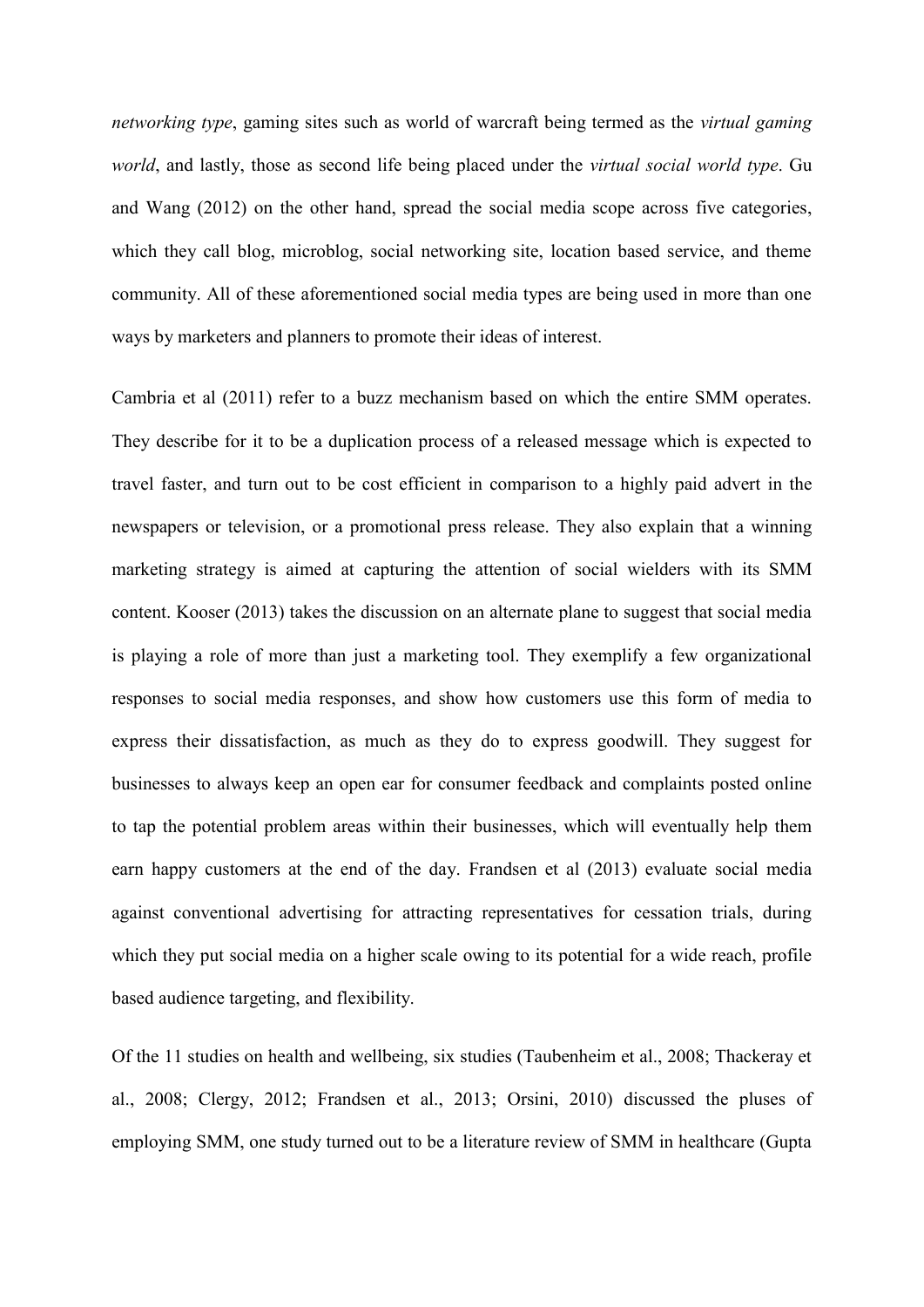et al., 2013), one study chose to point at how inefficiently SMM was being used in the wellbeing industry (Grunden, 2014), and four studies (Abrahams, 2012; Mackey and Liang, 2013; Williams, 2013; Miller, 2014) critiqued SMM for wrong information, or ill health promoting information remaining unmonitored and circulating the social media sites that instilled wrong health notions in the minds of the people. In summary, literature on health and wellbeing offers insights on both, the boons and banes of SMM, in that, the potential impact that this media form can have on people's overall wellbeing.

Moving forth, of the nine studies under social media analytics and sentiment analysis category, six studies (Chan and Guillet, 2011; Cvijikj and Michahelles, 2011; Cambria et al., 2012; Saravanakumar and SuganthaLakshmi, 2012; Li et al., 2013) reported how consumer sentiments, their feelings or opinions about a particular product or a service floats through social media, and how businesses and brands can capture and analyse these sentiments via SMM to address consumer concerns by improvising, and ultimately conveying an important message to their consumers that 'they care'. Along a parallel plane, the remaining three studies (Bruner, 2011; Podobnik, 2013; Vorvoreanu et al., 2013) particularly touch upon the SMM metrics available to the businesses for monitoring the public sentiments and making use of the data to their benefit by tweaking their marketing strategies accordingly. Next, there were publications available for SMM in finances. Four studies (Hoffman and Fodor, 2010; Lugmayr, 2012; Mirchandani, 2012; Kumar and Sundaram; 2012) concentrated on exploring the better management of finances via the use of SMM. These studies invested special interest in evaluating how different financial metrics across SMM could be used to extract valuable information at different levels (consumer and organizational) to be of use for executing practical and profitable strategies that would maximize the returns on investments for a business/company.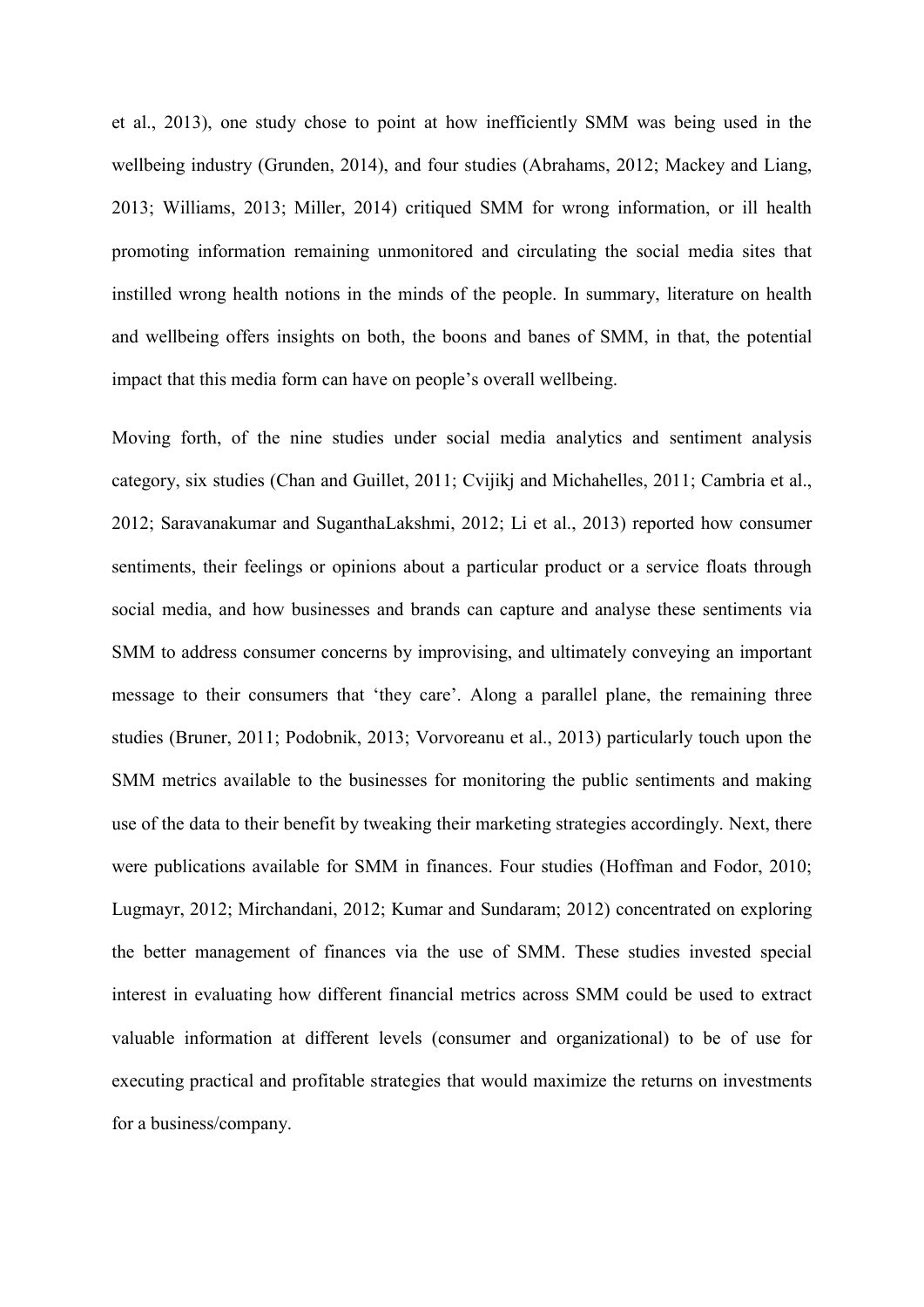There were eight studies concentrating all their interests in social media advertising. Whilst one study (Okazaki and Taylor, 2013) dedicatedly reviewed the available literature on social media advertising, another by Khang et al (2012), also literature based, reviewed the literature on social media advertising, marketing, communications, and public relations. The remaining six studies (Hensel and Deis, 2010; Ramsay, 2012; Carmichael and Cleave, 2012; Gu and Wang, 2012; Powers et al., 2012; Minton et al., 2012) focussed on how businesses can place intelligent adverts on social media to attract a high load of traffic to their web pages, in turn interesting or tempting the consumers to buy the products and services being offered by the them. At the same time, these studies insist on the critical need to carefully monitor their posts and pages on such social media sites to ensure that they are listening to what the audiences of their social presence have to say.

Five studies evaluated SMM in the educational context, subjectively. Two studies (Schafermeyer, 2011; Reinhard et al., 2012) reveal the outcomes of SMM solely executed by the students themselves, and also speak of it to be an effective learning experience compared to the conventional teaching methods. Two studies (Zehrer and Grabmuller, 2012; Luo et al., 2013) examine the student perceptions of the SMM campaigns employed by their educational organizations. One study (Palmer, 2012), along a parallel plane, marketed an academic program online using SMM to attract students. These studies conveyed that creating a social presence is not sufficient, and that devoted efforts in maintaining that presence to keep their audiences updated with current information is an essential requisite.

Seven studies (Kim and Ko, 2011; Cvijikj and Michahelles, 2011; de Vries et al., 2012; Lipsman et al., 2012; Mccluskey, 2012; Shen and Bissell, 2013) emerge as the ones probing into how luxury fashion and other brands use SMM to reach out to their fans and followers. While most of these studies showed that the use of SMM helped the brands make their image more pronounced, all vouched for the fact that SMM can help strengthen the brand and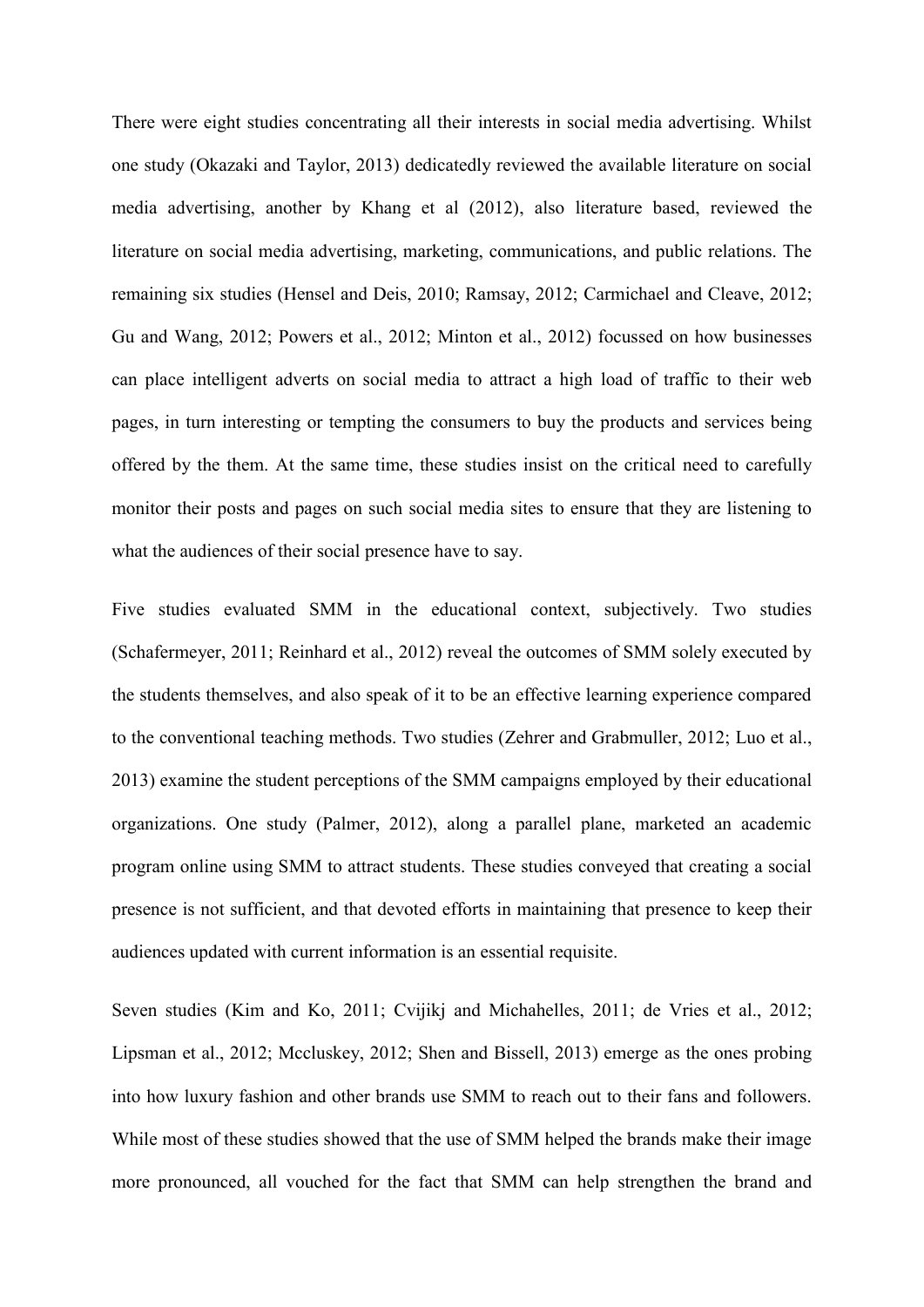consumer bond. They were also seen putting out how important it is for these brands to retain consumer interest whilst maintaining a steady level of interaction. One study (Petty, 2012) particularly warns the brands against imposters on such social media sites, capable of causing potential damage by releasing misleading information about the brand, in effect, reiterating the importance of monitoring and moderating communications over these sites.

Three studies (Michaelidou et al., 2011; Pentina and Koh, 2012; Fetaji and Demiri, 2012) investigate how SMEs integrate SMM in their marketing plans. The low number of studies under this category can be seen showing that either the concept of embedding SMM is still slowly diffusing within the SMEs, or that the marketing strategies for SMEs should refrain from solely relying on SMM, and should incorporate other strategies in combination to arrive at a successful marketing strategy. SMM in banking has also received attention with three studies exploring the different facets of SMM in this context. Whilst one study (Ramirez, 2010) promotes the use of SMM as a recruitment tool, the other two (Mitic and Kapoulas, 2012; Chikandiwa et al., 2013) show that some legal and security related issues have been observed to prevent, or more likely, inhibit the use of SMM within the banking industry. Like SMM with SMEs, SMM with banks have also only been observed to be slowly diffusing according to the above listed studies.

Of all the 71 studies, 15 studies specifically investigated the general role and impact of SMM across different organizations, with all studies coming from different countries. These studies touch on various issues of establishing a relationship with the audience (Kaun, 2010), failing to exploit the full potential of SMM in a marketing strategy (Tenaiji and Cader, 2010), generating content of interest to the target audience (Akar and Topcu, 2011), social currency (Ralphs, 2011), successful viral marketing (Kaplan and Haenlein, 2011), evolving consumer opinions with product maturity (Chen et al., 2011), place marketing and the major role the consumers/users play in generating and circulating the message or content of interest (Ketter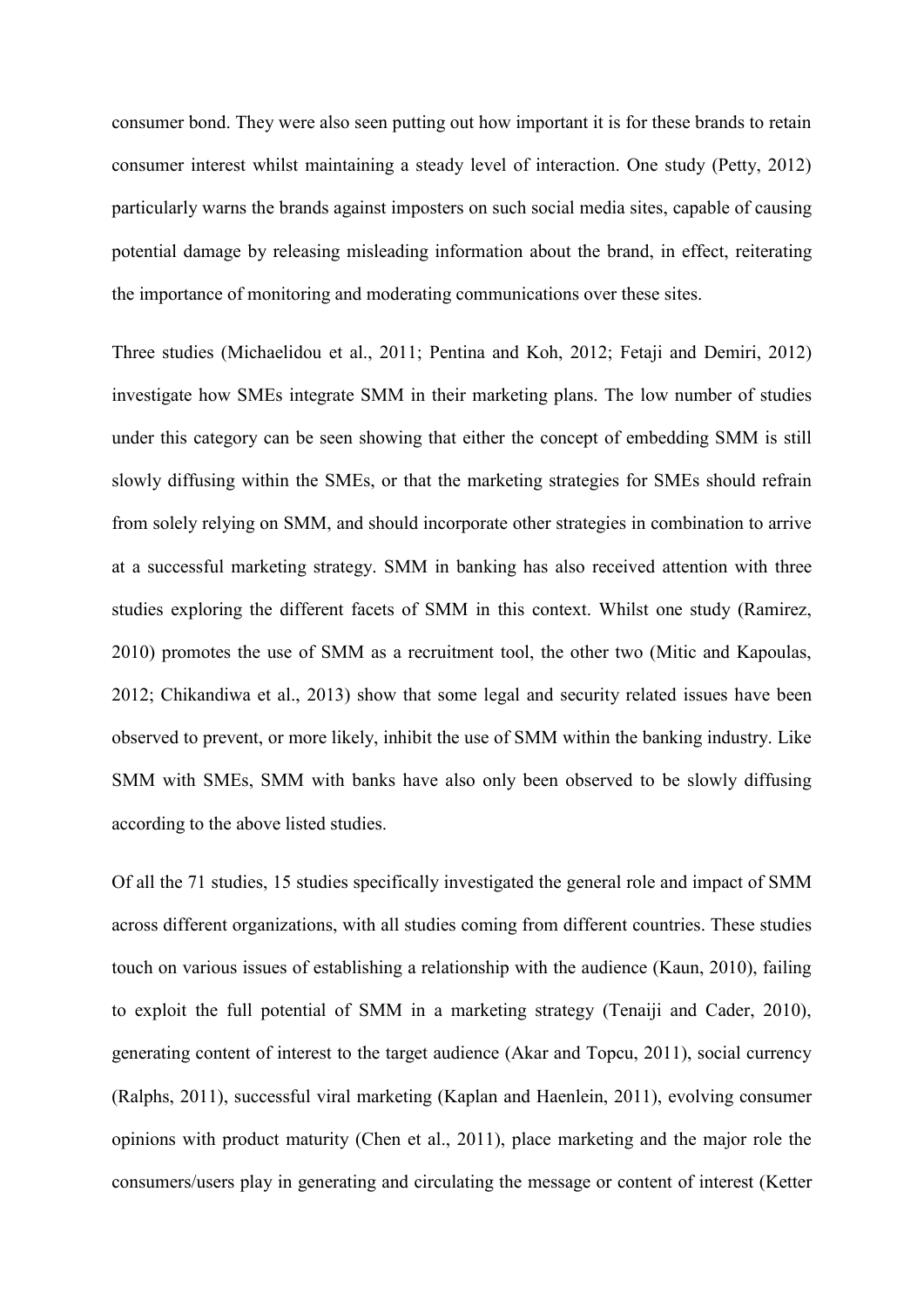and Avraham, 2012), alertness and judicious management of the content released across social media (Geho and Dangelo, 2012), managerial side of SMM (Berthon et al., 2012), importance of the buzz mechanism in public relations marketing (Papasolomou and Melanthiou, 2012), SMM serving as a communication tool over just being a marketing tool (Eagleman, 2013), decentralized SMM (Recine et al., 2013), the use of SMM changing with users of varied income levels (Froget et al., 2013), and lastly, being conscious of the competition and being cautious of over promotion in using social media (Thompson, 2013).

Three studies (Florina and Andreea, 2012; Kaplan and Haenlein, 2012; Lankinen and Mantymaki, 2013) were found exploring the impact of SMM in the music industry. All three studies favoured the role played by SMM in bringing the music or the musicians and their fans closer. The popularity quotient attached to a music form has been shown to receive a boost as the music content loved by the audiences becomes available for all social media users. Concepts of the ripple effect, honest interaction with the audience, well integrated marketing plans, and the music content itself were unanimously identified as some of the integral factors of a successful SMM strategy. Like the many technologies being made available on a mobile platform, SMM is also trending to be of use on the go. Three studies focus on the concept of mobile SMM. The advantages and slacks that come with the regular SMM remain the same with the mobile SMM, only now this form of marketing media is being made available on an alternate platform for use. Whilst one study (Kaplan, 2012) promotes the organizational use of mobile SMM, and another (Leposa, 2013) explores capturing mobile sentiments of hotels guests through mobile SMM, the third study (Jara et al., 2014) rests interests in participative marketing via mobile SMM. Lastly, only one study (Oinonen et al., 2012) shared revelations on creating value in the networks by incorporating RFID in the SMM strategy.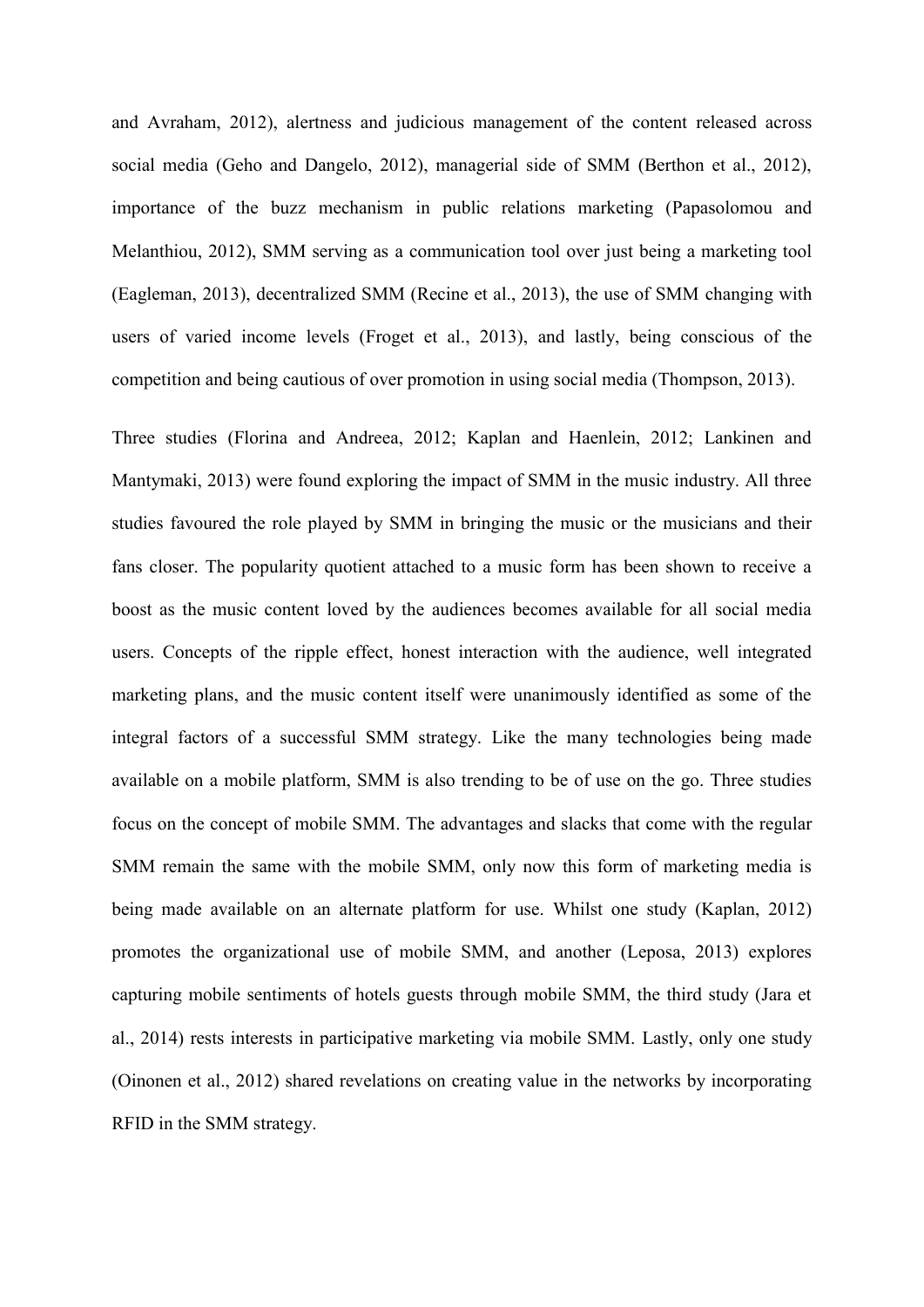#### *4.1 Limitations of Existing Research and Future Research Directions*

Some of the research limitations that these 71 studies arrived at have been summarised here. Some of these studies were seen identifying the suggested problem of the prevailing perception that social media is more often flocked by the youth, which makes targeting a fair sample with people from all age groups difficult (Frandsen et al., 2013). They were particularly seen picking on the SMM's inability to target a specific consumer base as its potential drawback (Reinhard et al., 2012). Given that most of these studies were specifically targeted at a particular type or case of SMM, their generalizability was limited. Many studies were seen suggesting similar type of studies as theirs to be conducted in different contexts, which would facilitate the comparison of the results across different contexts to arrive at a thorough understanding of how impactful SMM can be across different sectors in comparison to the traditional marketing (Kim and Ko, 2012; Zehrer and Grabmuller, 2012; Lagrosen and Grunden, 2014).

Adding weight to the above made suggestion is the fact that SMM very closely operates with the consumers, and the opinions and perceptions of these consumers is likely to be different across different cultures. To gain an overall insight into the workings of SMM, data from across countries are needed, which the future research can layer out to study and show, if and how, the culture aspect can control SMM and its diffusion. There also appeared to be many exploratory studies, but predictive studies were again very limited. Future studies in this line of research could add value to the predictive dimension on the acceptance of SMM across different sectors. More empirical studies could help bring to the surface the factors controlling the diffusion and adoption of SMM, overall.

An interesting future direction offered by Petina and Koh (2012) is for studies to explore the time associated with a given SMM strategy to diffuse and fetch outcomes of interest. A rather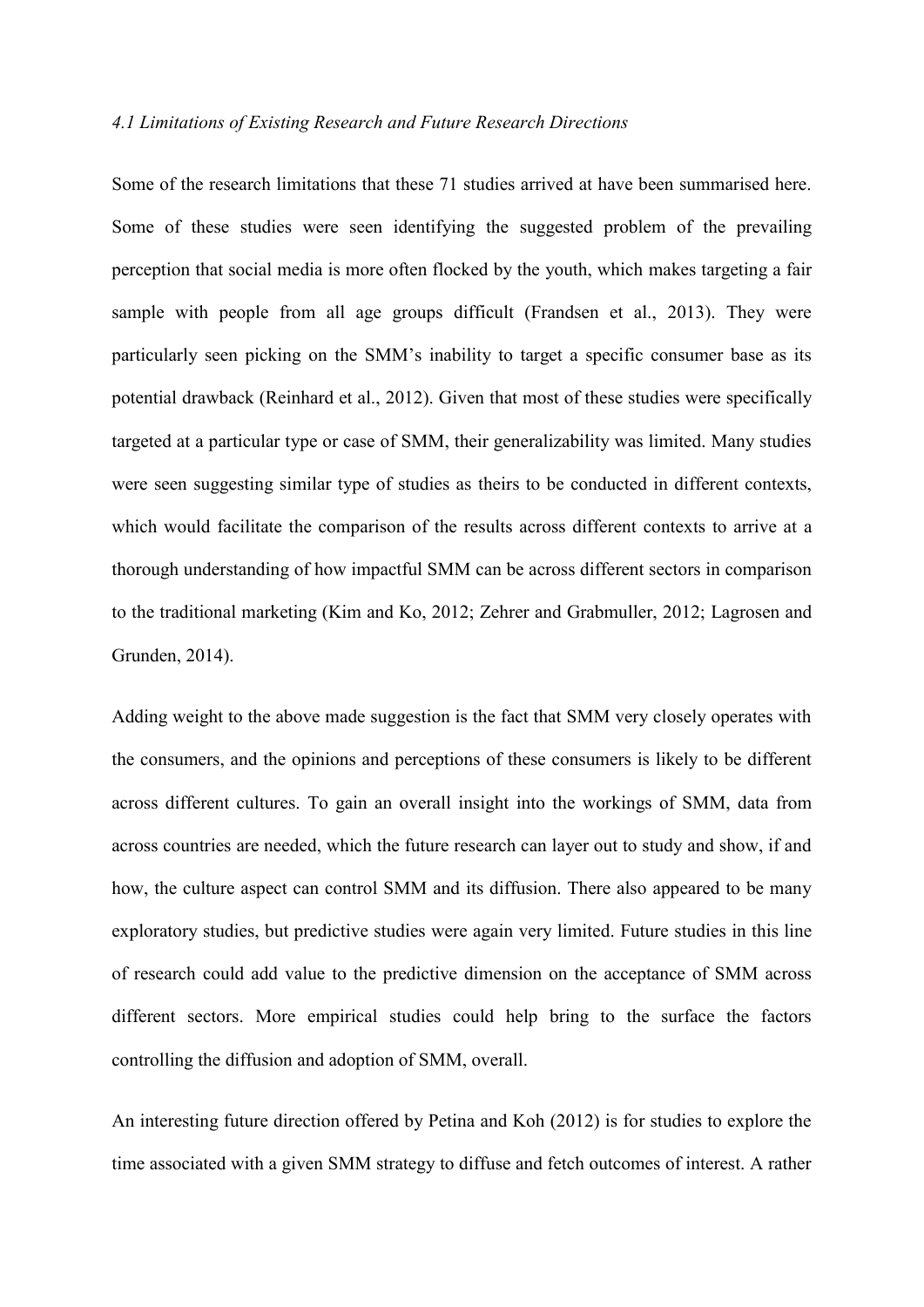more global suggestion coming in by Papasolomou and Melanthiou (2012) proposes for future research to explore the consumer perceptions of SMM, in that, if SMM is being perceived as a mere marketing tool, or more of as a communication medium to broaden the understandings on the operations of social media.

Recent studies on SMM in education (Palmer, 2012), or for that matter, as evident from the numbers available in this literature review, the publications on SMM in the banking and music industries, across SMEs, and mobile SMM are scarce. This field of research on SMM could benefit from more studies across the aforementioned sectors/industries. Another 2012 study (Oinonen et al., 2012) claims that it is the first ever publication on RFID in SMM. Of the 71 studies reviewed here, none made any revelations on this topic other than the stated study. More research on how RFID and SMM are being applied in conjunction would be value adding to the literature on SMM. As a specific limitation of this study, the keywords search for this literature review was done using only Scopus as the search engine. It could be that some of the relevant studies might have not been indexed via this search engine, which could have been missed from being reviewed here.

## **5. Conclusions**

Employing SMM and maintaining active social presence that is capable of drawing in constant benefits for the entity/business being marketed is entirely a game of tact. Content communicated to the audience may attract massive recognition by them at one instant, and may be abandoned by them, the next. The SMM strategists have to consciously generate content of relevance that appears interesting to the target audience, is appreciable, and true, to maintain a healthy and loyal relationship with their audiences. Most of the 71 extracted studies were seen referring to Facebook, Twitter, YouTube, and LinkedIn as the sites most often used to reach out to the audience of choice. Given the people affinity towards these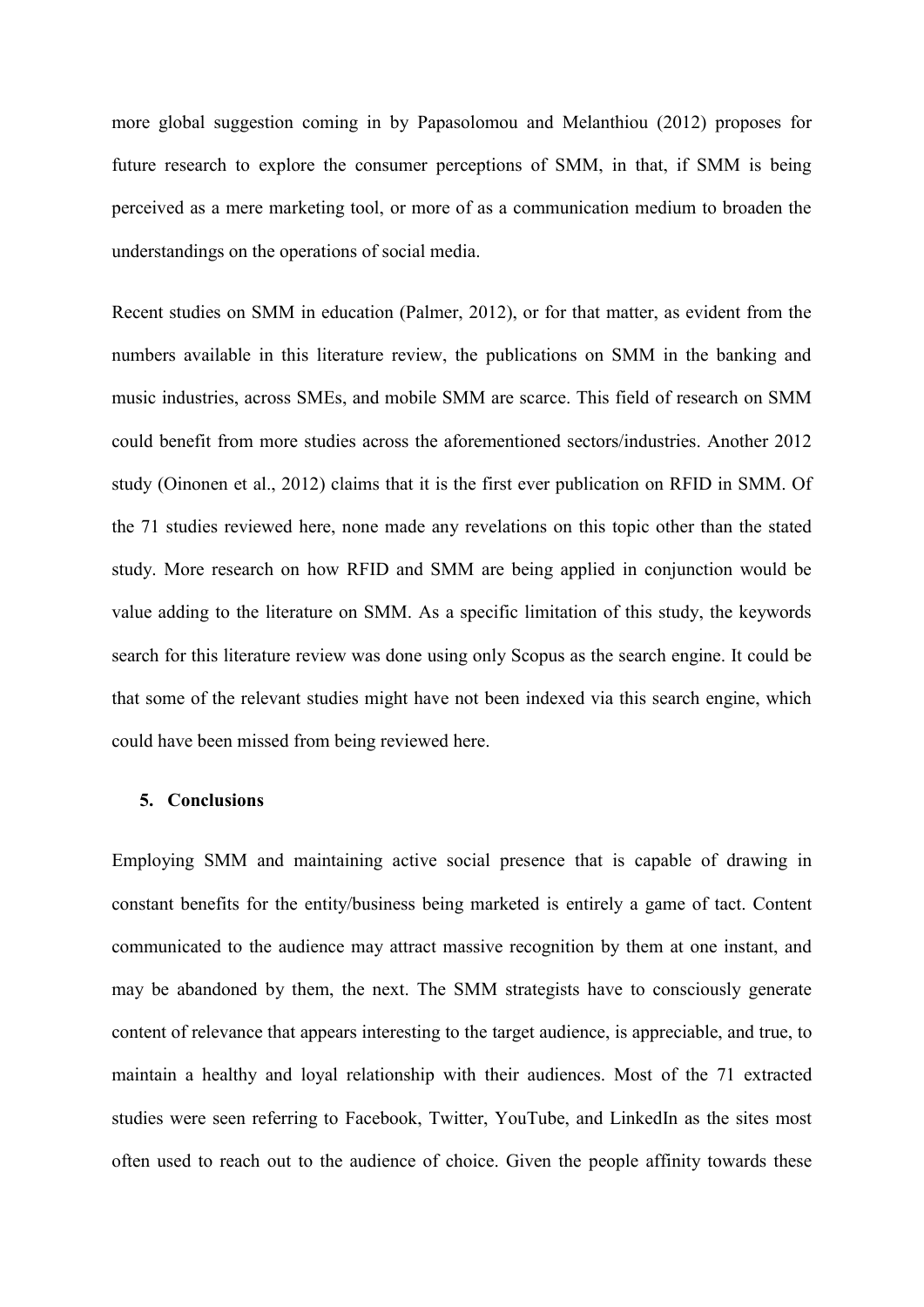sites, they have turned out to become the regulating hubs of web 2.0 through which the entire SMM operates.

# **References**

- Abrahams, S. W. (2012). Milk and social media online communities and the International Code of Marketing of Breast-milk Substitutes. *Journal of Human Lactation*, 28(3), 400-406.
- Akar, E., & Topçu, B. (2011). An examination of the factors influencing consumers' attitudes toward social media marketing. *Journal of Internet Commerce*, 10(1), 35-67.
- Berthon, P. R., Pitt, L. F., Plangger, K., & Shapiro, D. (2012). Marketing meets Web 2.0, social media, and creative consumers: Implications for international marketing strategy. *Business Horizons*, 55(3), 261-271.
- Bruner, J. (2011). What's a" Like" Worth? *Forbes*, August 8, 28-30.
- Cambria, E., Grassi, M., Hussain, A., & Havasi, C. (2012). Sentic computing for social media marketing. *Multimedia Tools and Applications*, 59(2), 557-577.
- Carmichael, D., & Cleave, D. (2012). How effective is social media advertising? A study of facebook social advertisements. Paper presented at the 2012 *International Conference for Internet Technology and Secured Transactions*, ICITST 2012, 226-229.
- Chan, N. L., & Guillet, B. D. (2011). Investigation of social media marketing: How does the hotel industry in hong kong perform in marketing on social media websites? *Journal of Travel and Tourism Marketing*, 28(4), 345-368.
- Chen, Y., Fay, S., & Wang, Q. (2011). The role of marketing in social media: how online consumer reviews evolve. *Journal of Interactive Marketing*, 25(2), 85-94.
- Chikandiwa, S. T., Contogiannis, E., & Jembere, E. (2013). The adoption of social media marketing in south african banks. *European Business Review*, 25(4), 365-381.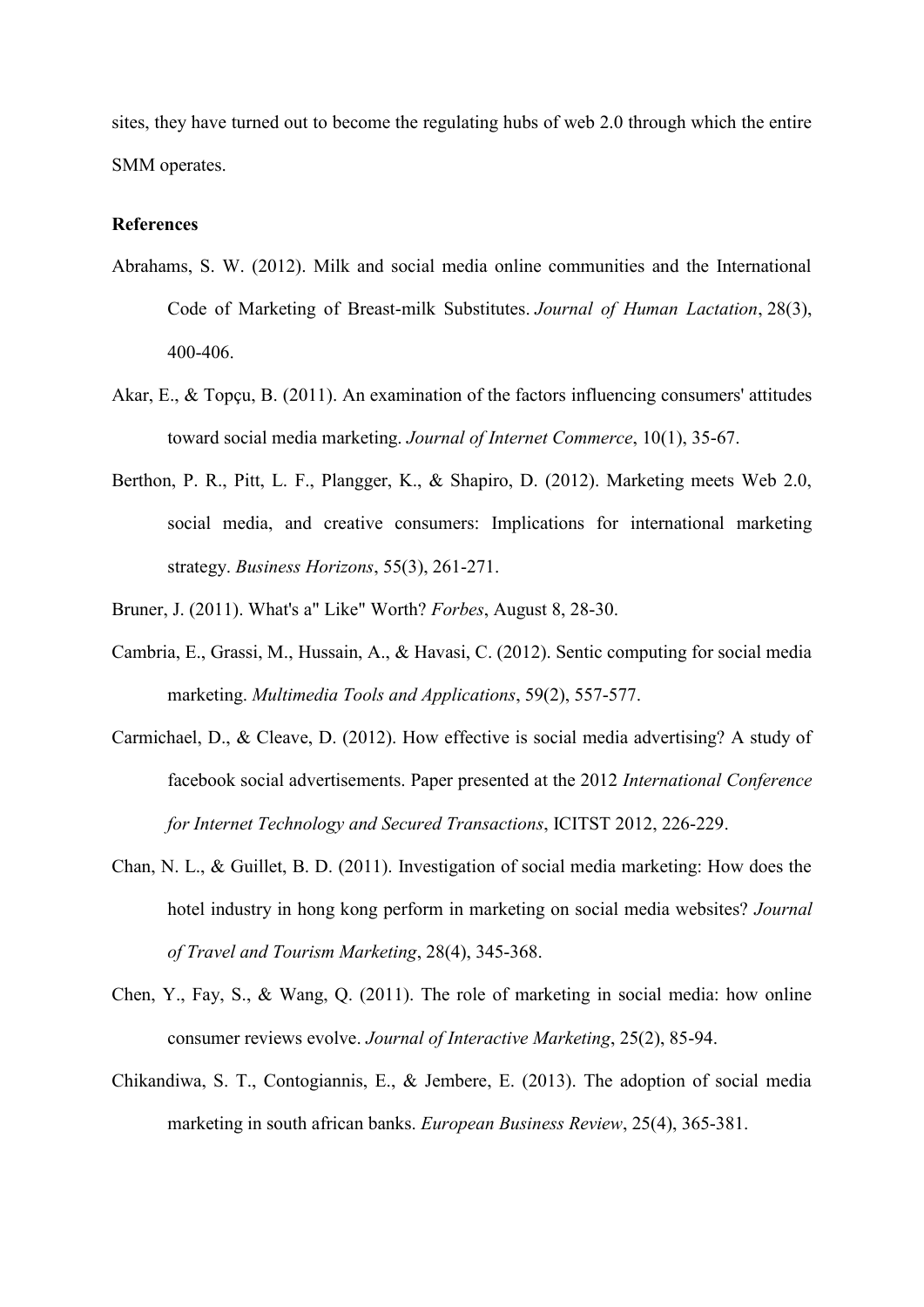- Clergy, K. (2012). Breaking news: Strengthen your practice with social media marketing. *Hearing Journal*, 65(3), 36-37.
- Cvijikj, I. P., & Michahelles, F. (2011). Understanding social media marketing: A case study on topics, categories and sentiment on a facebook brand page. Paper presented at the Proceedings of the 15th International Academic MindTrek Conference: Envisioning Future Media Environments, MindTrek 2011, 175-182.
- De Vries, L., Gensler, S., & Leeflang, P. S. H. (2012). Popularity of brand posts on brand fan pages: An investigation of the effects of social media marketing. *Journal of Interactive Marketing*, 26(2), 83-91.
- Durkin, M. (2013). Tweet me cruel: Perspectives on battling digital marketing myopia. *The Marketing Review*, 13(1), 51-63.
- Fetaji, B., & Demiri, A. (2012). Social networking software use in social media marketing vs. traditional marketing: Case study in macedonia. Paper presented at the *ACM International Conference Proceeding Series*, 88-93.
- Florina, P., & Andreea, M. (2012). Social media and marketing of the" popcorn" music wave: the success of Romanian commercial musicians analysed through their perceived image on Facebook and Youtube. *Economics & Sociology*, 5(2a), 125-138.
- Frandsen, M., Walters, J., & Ferguson, S. G. (2014). Exploring the viability of using online social media advertising as a recruitment method for smoking cessation clinical trials. *Nicotine and Tobacco Research*, 16(2), 247-251.
- Froget, J. R. L., Baghestan, A. G., & Asfaranjan, Y. S. (2013). A Uses and Gratification Perspective on Social Media Usage and Online Marketing. *Middle East Journal of Scientific Research*, 15(1), 134-145.
- Geho, P. R., & Dangelo, J. (2012). The Evolution of Social Media as a Marketing Tool for Entrepreneurs. *Entrepreneurial Executive*, 17, 61-68.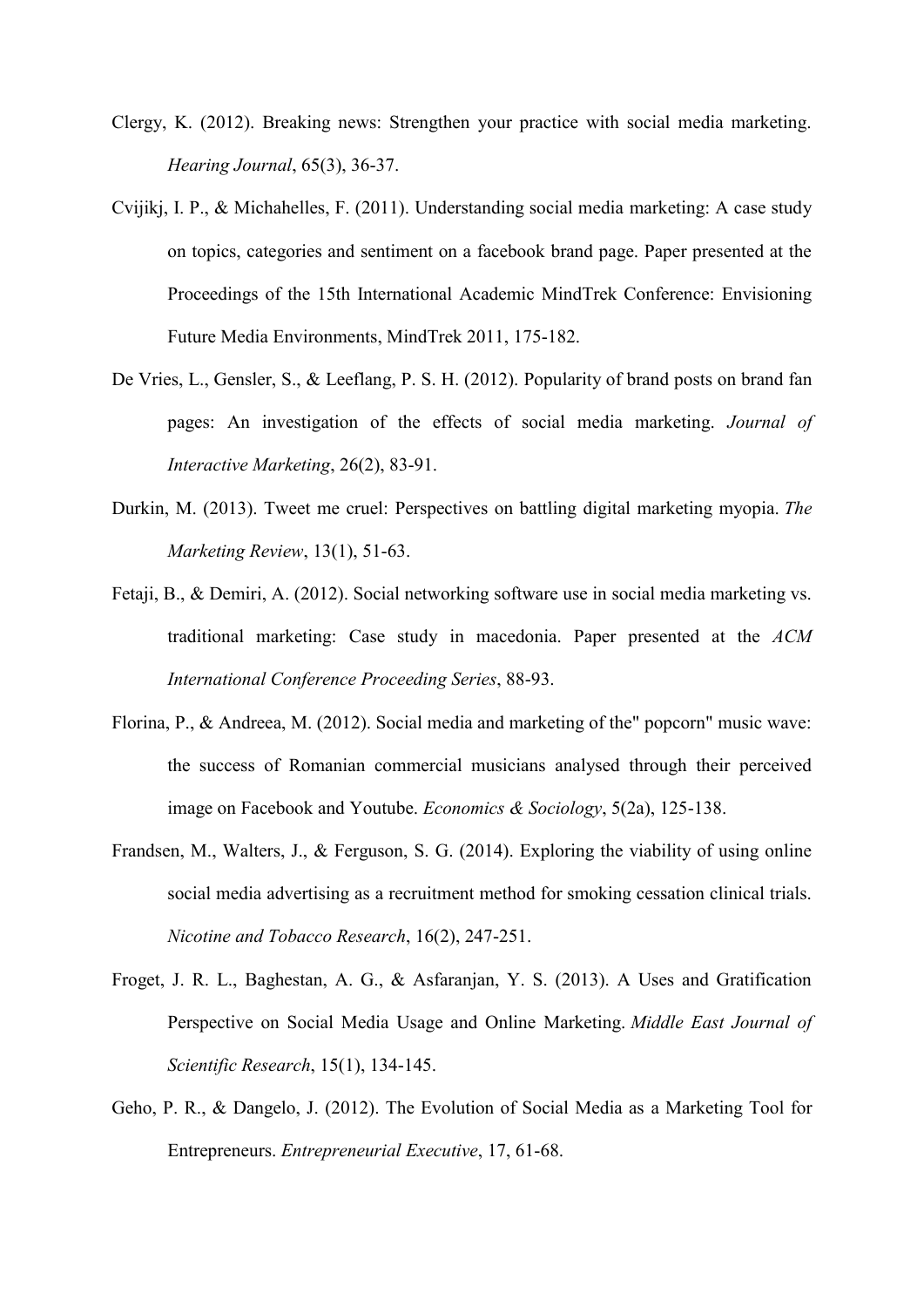- Gu, C., & Wang, S. (2012). Empirical study on social media marketing based on sina microblog. Paper presented at the Proceedings of the 2012 2nd *International Conference on Business Computing and Global Informatization*, BCGIN 2012, 537- 540.
- Gupta, A., Tyagi, M., & Sharma, D. (2013). Use of social media marketing in healthcare. *Journal of Health Management*, 15(2), 293-302.
- Gurney, P. M., Chambers, E., Grant, L., Shah, S., & Sullivan, M. (2004). The Internet: Marketing Researchers Panacea or Pandoras Box? *The Marketing Review*, 4(1), 27- 46.
- Hawkins, K., & Vel, P. (2013). Attitudinal loyalty, behavioural loyalty and social media: An introspection. *The Marketing Review*, 13(2), 125-141.
- Hensel, K., & Deis, M. H. (2010). Using Social Media to Increase Advertising and Improve Marketing*. Entrepreneurial Executive*, 15, 87-97.
- Hoffman, D. L., & Fodor, M. (2010). Can you measure the ROI of your social media marketing? *MIT Sloan Management Review*, 52(1), 41-49.
- Jara, A. J., Parra, M. C., & Skarmeta, A. F. (2014). Participative marketing: Extending social media marketing through the identification and interaction capabilities from the internet of things. *Personal and Ubiquitous Computing*, 18(4), 997-1011.
- Kaplan, A. M. (2012). If you love something, let it go mobile: Mobile marketing and mobile social media 4x4. *Business Horizons*, 55(2), 129-139.
- Kaplan, A. M., & Haenlein, M. (2012). The Britney Spears universe: Social media and viral marketing at its best. *Business Horizons*, 55(1), 27-31.
- Kaplan, A. M., & Haenlein, M. (2011). Two hearts in three-quarter time: How to waltz the social media/viral marketing dance. *Business Horizons*, 54(3), 253-263.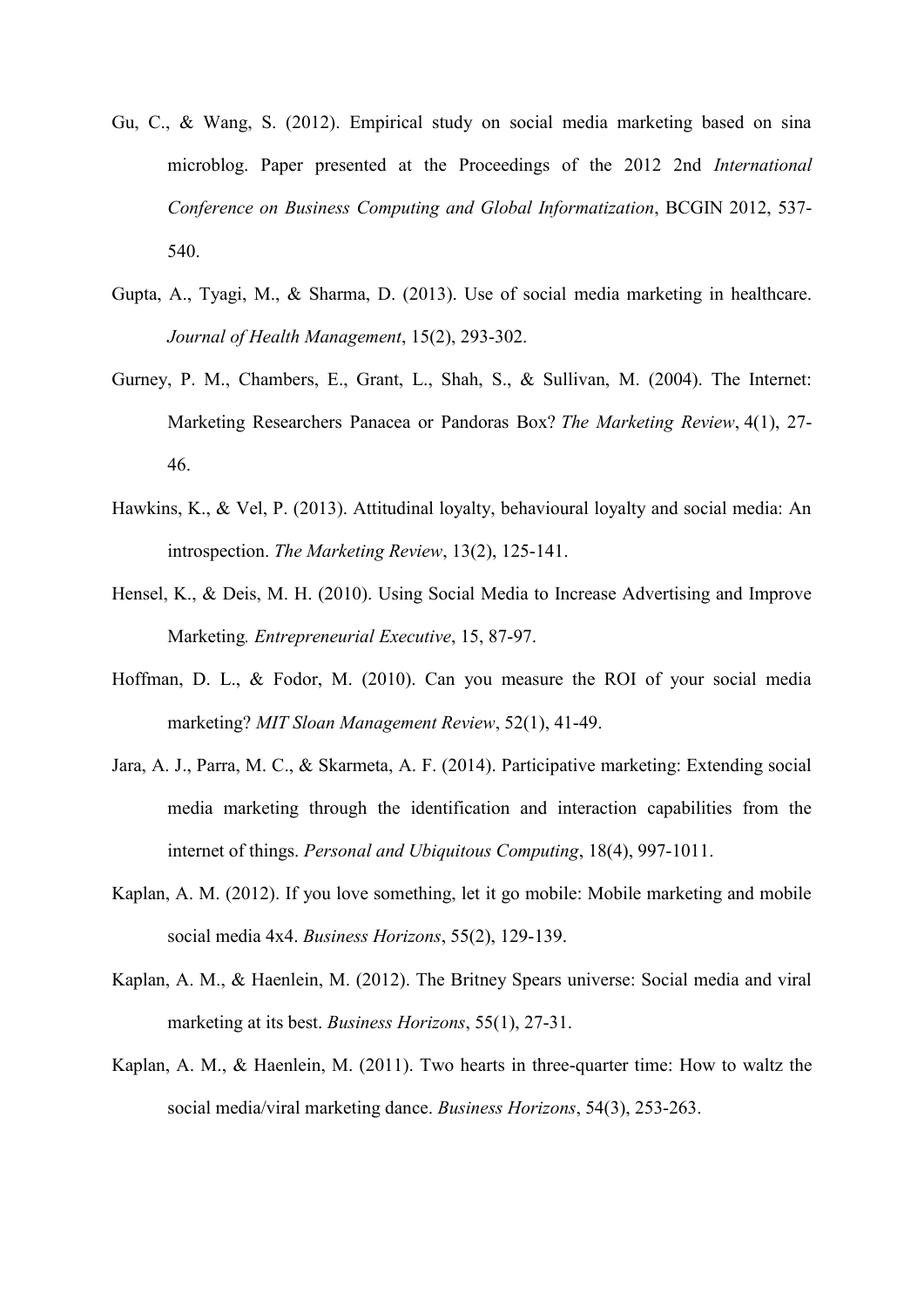- Kaun, L. (2010). Business: Look, listen, leap: Plan your strategy to make social media marketing your interactive advantage. *Specialty Fabrics Review*, 95(3), 51-54.
- Ketter, E., & Avraham, E. (2012). The social revolution of place marketing: The growing power of users in social media campaigns. *Place Branding and Public Diplomacy*, 8(4), 285-294.
- Khang, H., Ki, E. J., & Ye, L. (2012). Social media research in advertising, communication, marketing, and public relations, 1997–2010. *Journalism & Mass Communication Quarterly*, 89(2), 279-298.
- Kim, A. J., & Ko, E. (2012). Do social media marketing activities enhance customer equity? an empirical study of luxury fashion brand. *Journal of Business Research*, 65(10), 1480-1486.
- Kumar, V., & Mirchandani, R. (2012). Increasing the ROI of social media marketing. *MIT Sloan Management Review*, 54(1), 55-61.
- Kumar, V., & Sundaram, B. (2012). An evolutionary road map to winning with social media marketing. *Marketing Research*, 24(2), 4-7.
- Kumar, V., Bhaskaran, V., Mirchandani, R., & Shah, M. (2013). Creating a measurable social media marketing strategy: Increasing the value and ROI of intangibles and tangibles for hokey pokey. *Marketing Science*, 32(2), 194-212.
- Lagrosen, S. O., & Grundén, K. (2014). Social media marketing in the wellness industry. *TQM Journal*, 26(3), 253-260.
- Leposa, A. (2013). Social media marketing: The mobile move. *Hotel Management*, 228(12), 34.
- Lipsman, A., Mudd, G., Rich, M., & Bruich, S. (2012). The power of "like": How brands reach (and influence) fans through social-media marketing. *Journal of Advertising Research*, 52(1), 40-52.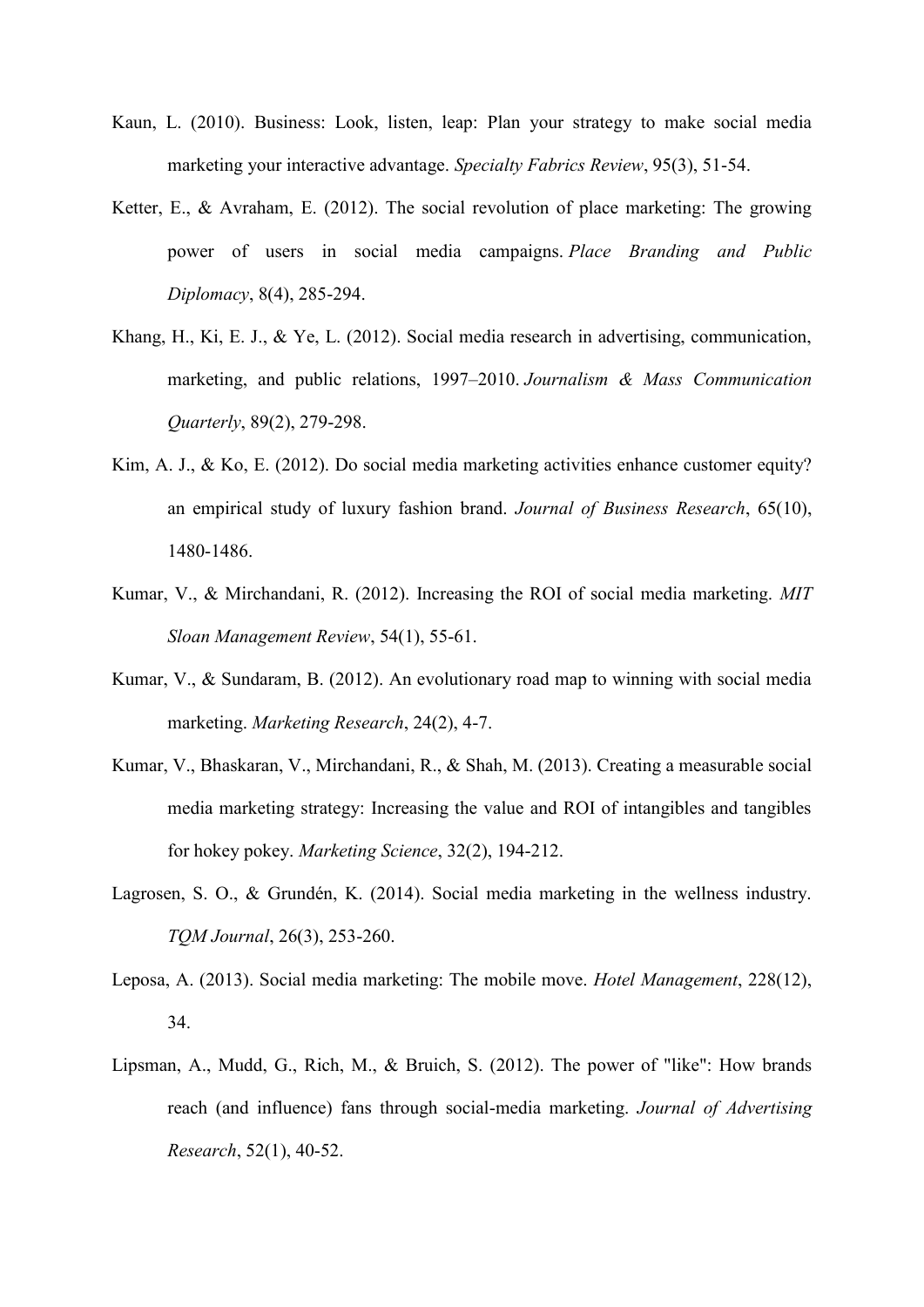- Lugmayr, A. (2012). Social media marketing for financial products. Paper presented at the Proceedings of the 16th International Academic MindTrek Conference 2012: "Envisioning Future Media Environments", MindTrek 2012, 231-232.
- Luo, L., Wang, Y., & Han, L. (2013). Marketing via social media: a case study. *Library Hi Tech*, 31(3), 455-466.
- Mackey, T. K., & Liang, B. A. (2013). Global reach of direct-to-consumer advertising using social media for illicit online drug sales. *Journal of Medical Internet Research*, 15(5).
- McCluskey, C. (2012). Where does the good will go?: Long-term effects of social media marketing. *EContent*, 35(2), 8-10.
- Michaelidou, N., Siamagka, N. T., & Christodoulides, G. (2011). Usage, barriers and measurement of social media marketing: An exploratory investigation of small and medium B2B brands. *Industrial Marketing Management*, 40(7), 1153-1159.
- Miller, A. S. (2013). The zombie apocalypse: The viral impact of social media marketing on health. *Journal of Consumer Health on the Internet*, 17(4), 362-368.
- Minton, E., Lee, C., Orth, U., Kim, C. H., & Kahle, L. (2012). Sustainable marketing and social media: A cross-country analysis of motives for sustainable behaviors. *Journal of Advertising*, 41(4), 69-84.
- Mitic, M., & Kapoulas, A. (2012). Understanding the role of social media in bank marketing. *Marketing Intelligence & Planning*, 30(7), 668-686.
- Oinonen, M., Jalkala, A., & Salo, J. (2012). Combining RFID technology with social media marketing - A value network analysis. *International Journal of Business Information Systems*, 11(4), 426-441.
- Okazaki, S., & Taylor, C. R. (2013). Social media and international advertising: theoretical challenges and future directions. *International Marketing Review*, 30(1), 56-71.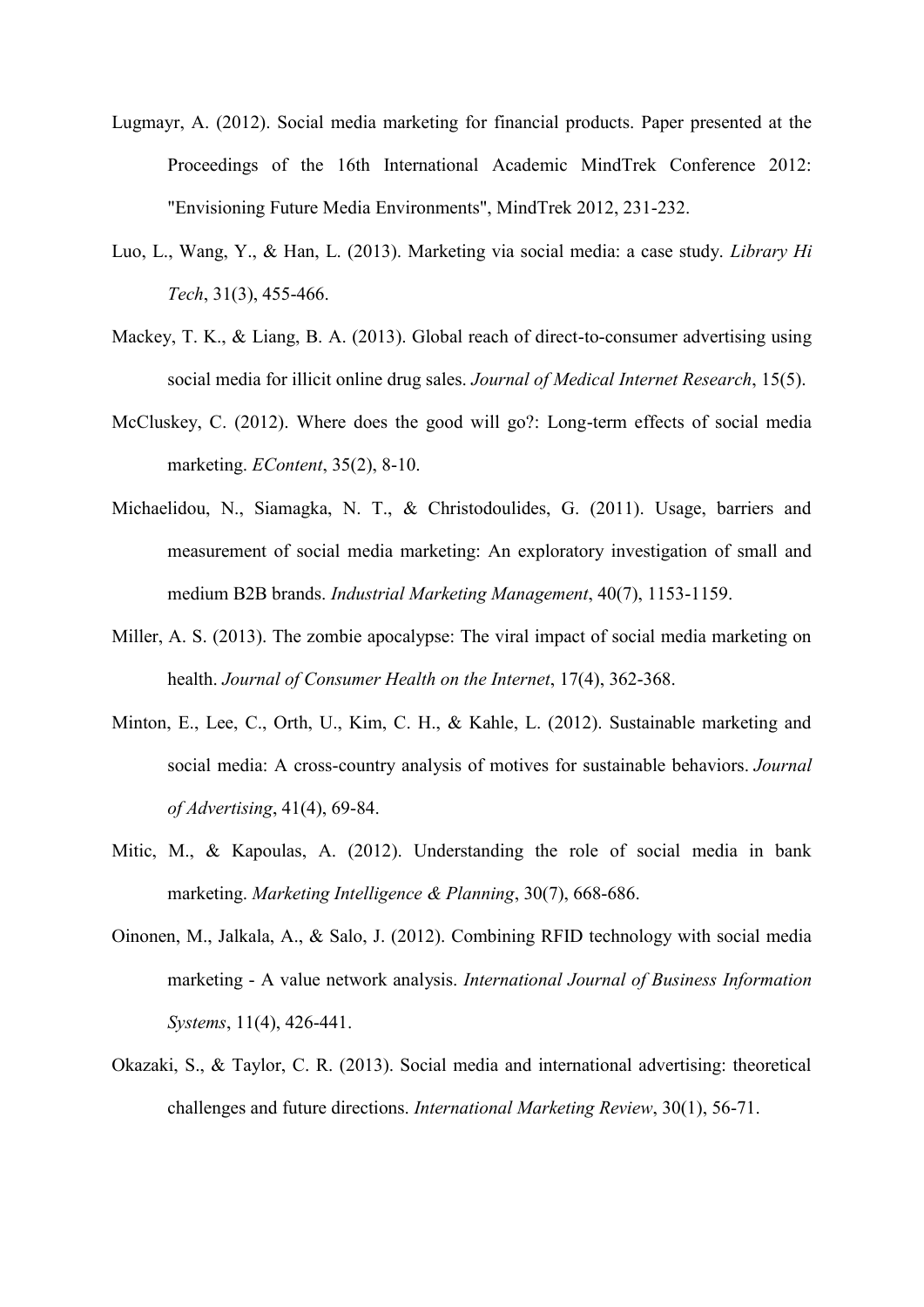- Orsini, M. (2010). Social media meets home care? take a look at social media marketing. *Caring: National Association for Home Care Magazine*, 29(1), 42-43.
- Palmer, L. (2012). Understanding social media advertising in higher ed: A case study from a small graduate program. Paper presented at the SIGDOC'12 - Proceedings of the 30th ACM International Conference on Design of Communication, 115-120.
- Papasolomou, I., & Melanthiou, Y. (2012). Social media: Marketing public relations' new best friend. *Journal of Promotion Management*, 18(3), 319-328.
- Pentina, I., & Koh, A. C. (2012). Exploring social media marketing strategies in SMEs. *International Journal of Internet Marketing and Advertising*, 7(4), 292-310.
- Petty, R. D. (2012). Using the law to protect the brand on social media sites: A three "M" s framework for marketing managers. *Management Research Review*, 35(9), 758-769.
- Powers, T., Advincula, D., Austin, M. S., Graiko, S., & Snyder, J. (2012). Digital and Social Media In the Purchase Decision Process A Special Report from the Advertising Research Foundation. *Journal of Advertising Research*, 52(4), 479-489.
- Podobnik, V. (2013). An analysis of facebook social media marketing key performance indicators: The case of premier league brands. Paper presented at the Proceedings of the 12th International Conference on Telecommunications, ConTEL 2013, 131-138.
- Ralphs, M. (2011). Opinion piece: Built in or bolt on: Why social currency is essential to social media marketing. *Journal of Direct, Data and Digital Marketing Practice*, 12(3), 211-215.
- Ramirez, K. (2010). Beyond social media marketing. *ABA Bank Marketing*, 42(10), 32-36.
- Ramsay, M. (2010). Social media etiquette: A guide and checklist to the benefits and perils of social marketing. *Journal of Database Marketing & Customer Strategy Management*, 17(3), 257-261.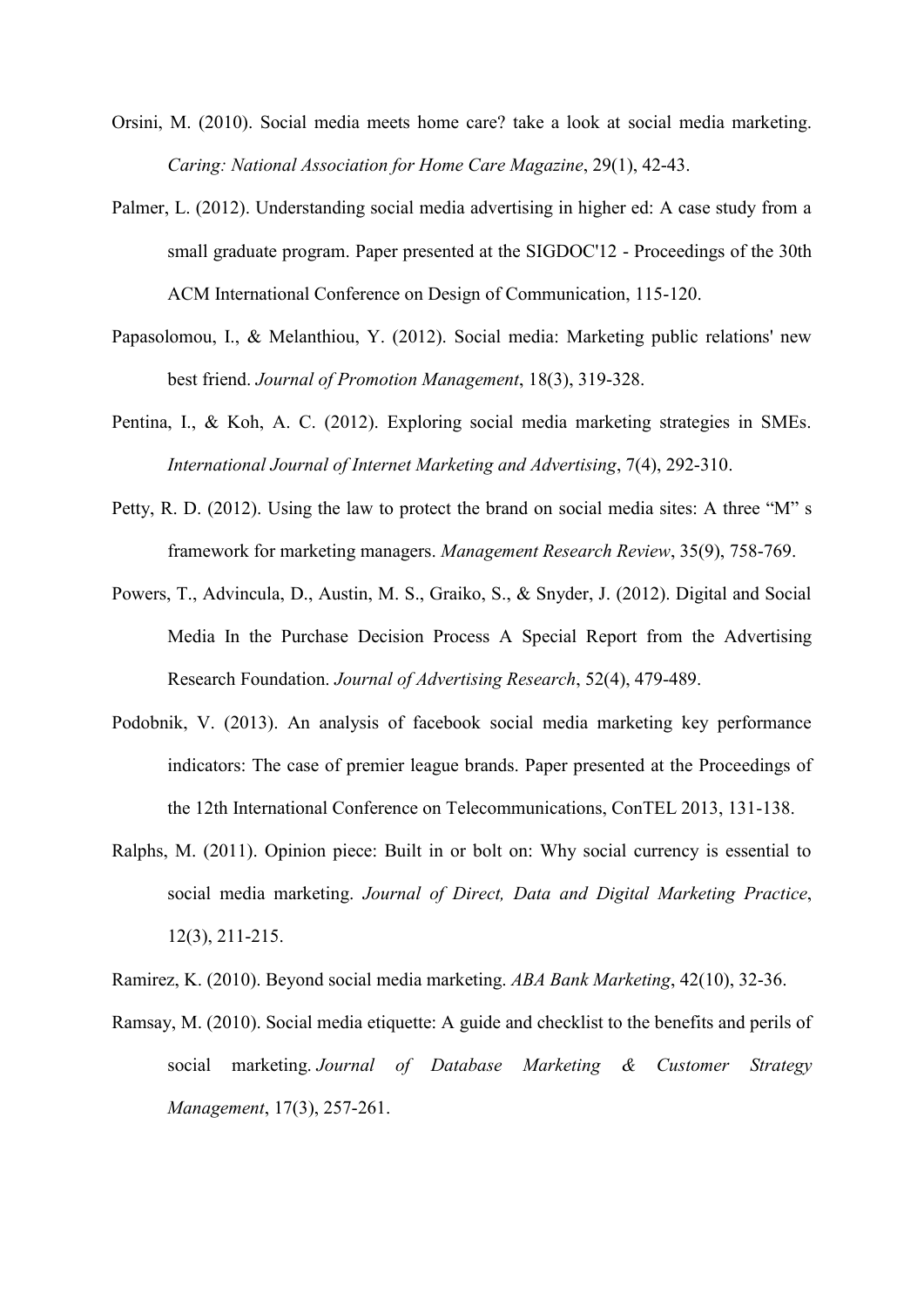- Recine, M., Prichard, J., & Chaudhury, A. (2013). Social Media and Evolving Marketing Communication Using IT. *Communications of the Association for Information Systems*, 33(1), 8.
- Reinhard, K., Satow, L., & Fadil, P. (2012). Assessing the power of social media marketing: A cooperative educational learning experience. *Asia-Pacific Journal of Cooperative Education*, 13(1), 39-53.
- Richter, D., & Schäfermeyer, M. (2011). Social media marketing on multiple services the case of the student run organisation AIESEC. Paper presented at the 19th European Conference on Information Systems, ECIS 2011
- Saravanakumar, M., & SuganthaLakshmi, T. (2012). Social media marketing. *Life Science Journal*, 9(4), 4444-4451.
- Shen, B., & Bissell, K. (2013). Social Media, Social Me: A Content Analysis of Beauty Companies' Use of Facebook in Marketing and Branding. *Journal of Promotion Management*, 19(5), 629-651.
- Taubenheim, A. M., Long, T., Smith, E. C., Jeffers, D., Wayman, J., & Temple, S. (2008). Using social media and internet marketing to reach women with the heart truth. *Social Marketing Quarterly*, 14(3), 58-67.
- Tenaiji, A. A., & Cader, Y. (2010). Social media marketing in the UAE. Paper presented at the Proceedings of the European, Mediterranean and Middle Eastern Conference on *Information Systems: Global Information Systems Challenges in Management*, EMCIS 2010.
- Thackeray, R., Neiger, B. L., Hanson, C. L., & McKenzie, J. F. (2008). Enhancing promotional strategies within social marketing programs: use of Web 2.0 social media. *Health Promotion Practice*, 9(4), 338-343.